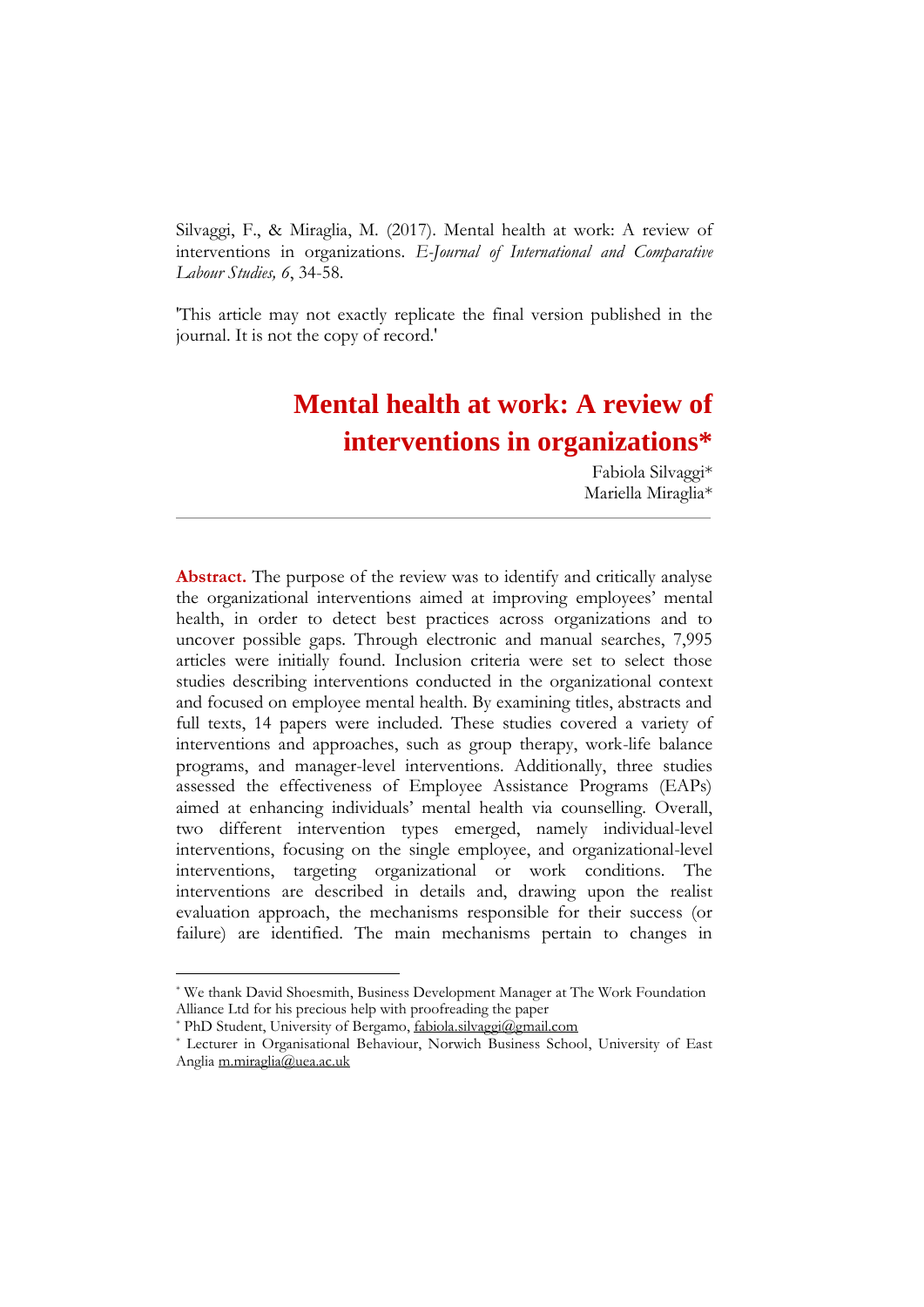employee cognitive models, job attitudes or lifestyle habits, modifications in working conditions, and the active involvement and participation of employees and management in the intervention. Best practices for the design of future initiatives are offered, and some of the main limitations and gaps in the literature are discussed, such as the predominant focus on the results of the intervention rather than on the process, and the prevalence of short-term individualistic approaches that minimizing the role of organizations in creating or exacerbating employees' mental health conditions.

**Keywords:** *Mental Health, Workplace, EAP, Organizational Interventions*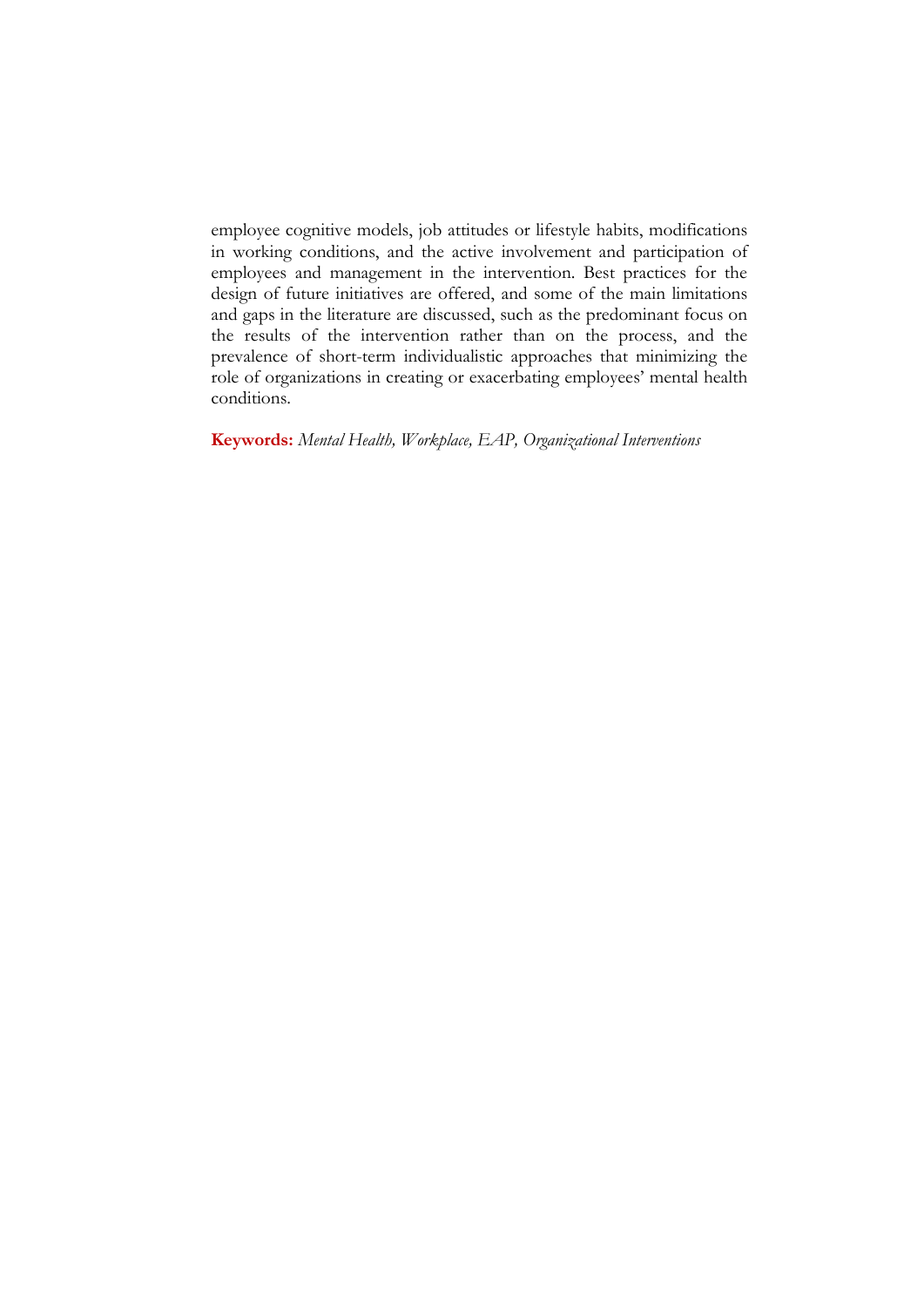#### **1. Introduction**

 $\overline{a}$ 

The nature of modern work is changing continuously and quickly, mainly due to factors related to globalization of markets and development of information technology (IT), with important implications for employees' wellbeing and health, including mental health conditions<sup>1</sup>. For instance, the new IT systems have favoured more flexible working arrangements, such as telecommuting<sup>2</sup>, affecting the traditional relationship between workers and the workplace. If some individuals may enjoy the freedom and higher control associated with working from home, to others the isolation and related loss of social support may cause stress and increase the risk of developing mental health conditions.

Epidemiological reviews and clinical studies across Europe indicate that employment and work play a central role in sustaining mental health<sup>3</sup>. Although it is difficult to estimate the exact number of employees struggling with mental health problems in the workplace, their spread seems to be high and sizable. For example, the 18.2% of people employed in the United States experiment mental disorders, which have been reported to decrease their work performance<sup>4</sup>. A German study found that the 5.9% of lost workdays is ascribable to the inability to work due to mental health problems, and it appears to be an increase<sup>5</sup>. The Sainsbury

<sup>1</sup> «The term mental health problem is used to describe symptoms associated with a mental disorder, but which are not of sufficient severity to be diagnosed as a mental disorder. For example, stress results in a number of symptoms associated with mental disorders, including distress and feelings of not coping». World Health Organization, *Mental Health Policies and programmes in the workplace*, 2005.

<sup>2</sup> R. S. Grajendan, D. A. Harrison, *The good, the bad, and the unknown about telecommuting: Meta-analysis of psychological mediators and individual consequences*, in Journal of Applied Psychology, 2007, Vol. 92, 1524-1541.

<sup>3</sup> M. Liimatainen, P. Gabriel, *Mental health in the workplace. Situation analysis: United Kingdom*, in International Labour Office, 2000.

<sup>4</sup> R. C. Kessler, R. G. Frank, *The impact of psychiatric disorders on work loss days*, in Psychological medicine, 1997, Vol. 27, n. 4, 861-873.

<sup>5</sup> M. Liimatainen, P. Gabriel, , *op. cit*., 2000.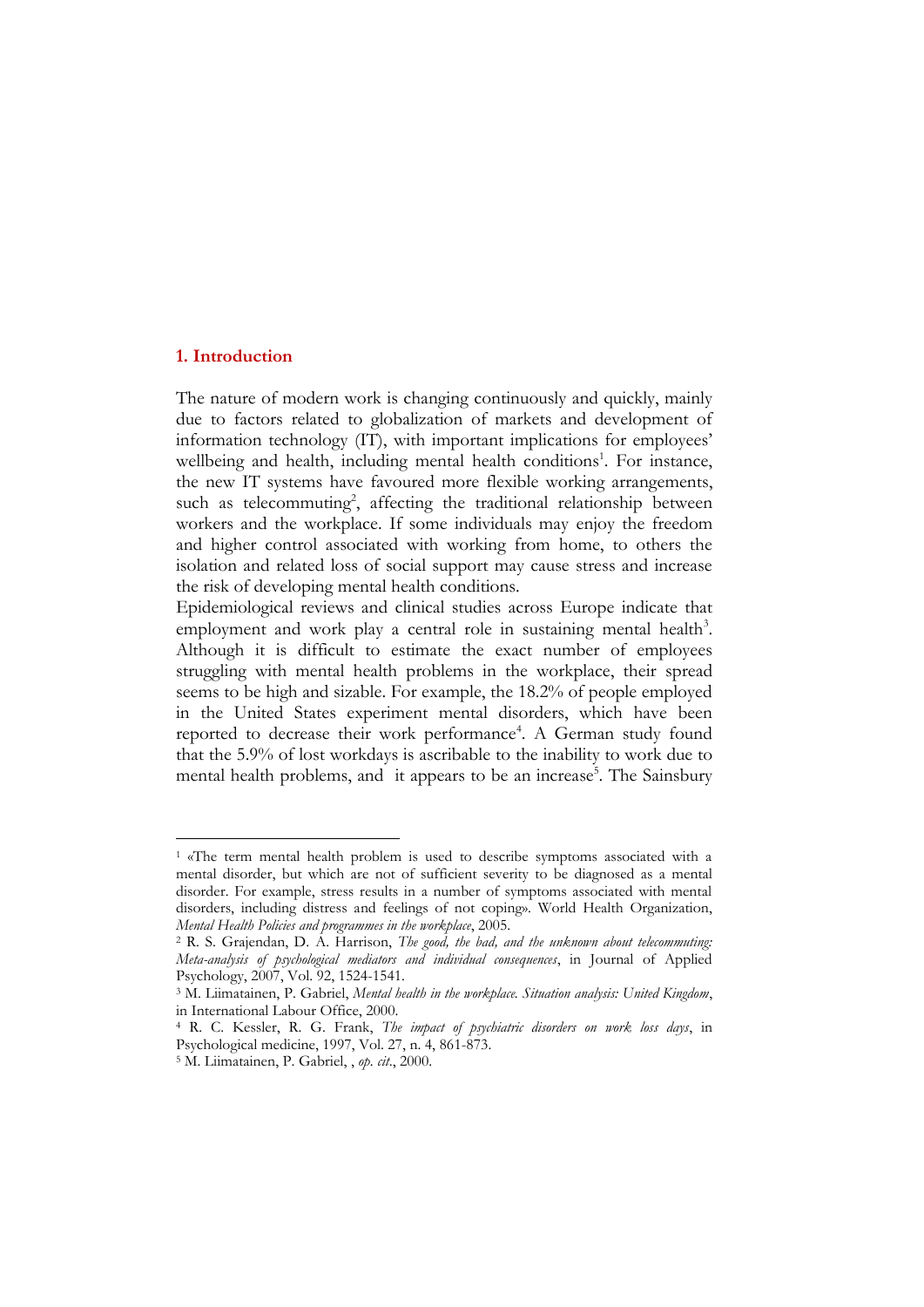Centre for Mental Health documented an even more alarming situation<sup>6</sup>, with 1 in 6 of British employees affected by depression, anxiety or other mental health conditions, and about 1 in 5 when dependency on alcohol and drug is included as well.

The workplace can negatively affect workers' mental health by intensifying an existing problem or contributing to the development of mental health issues via the exposure to excessive work stressors. From an individual perspective, the costs of mental health illness are obviously elevated; it can lead to a reduced quality of life, have significant economic and social impacts, and expose the employee to stigma and discrimination<sup>7</sup>.

However, the pivotal role of workplaces in employees' mental health is not completely understood nor carefully considered to protect and promote positive mental health. As an example, despite the high diffusion of mental illness in UK organizations, nearly half of the employers surveyed by the Sainsbury Centre that their employees do not suffer from a mental health disorder, and nearly 70% estimate that the prevalence ranges between the  $0$  and  $4$  per cent<sup>8</sup>. Unfortunately, the organizational costs of such underestimation are higher than expected, since undiagnosed mental illness in the workplace can cause increased absenteeism and turnover, reduced production, and thus decreased profits<sup>9</sup>. For instance, in many developed countries, 35-45% of absenteeism from work is due to mental health problems<sup>10</sup>, account for between 5 and 6 million lost working days annually<sup>11</sup>. Moreover, mental illness in the workplace is frequently associated to a quite new-studied phenomenon, continuing to work even when  $sick^{12}$ . Working while ill has been repeatedly found to account, in the aggregate, more productivity loss than absenteeism. The Sainsbury Centre reports that presenteeism for mental illness cost organization around  $f(605)$  for every employee in the workforce, or  $f(15.1)$  billion at the national level per year. Presentees, in fact, are not able perform at the usual standards, can make more

<sup>6</sup> Sainsbury Centre for Mental Health, *Mental Health at Work: Developing the Business Case*, Sainsbury Institute for Mental Health, London, 2007, Policy Paper 8.

<sup>7</sup> World Health Organization, *The World Health Report 2001*, Geneva, 2001.

<sup>8</sup> Sainsbury Centre for Mental Health, *op. cit*., 2007.

<sup>9</sup> T. Cox et al., *Work, employment and mental health in Europe*, in Work & Stress, 2004, Vol. 18, n. 2, 1-7.

<sup>10</sup> World Health Organization, *Investing in mental health*, 2003.

<sup>11</sup> M. Liimatainen, P. Gabriel, *op. cit*., 2000.

<sup>12</sup> G. Johns, *Presenteeism in the workplace: A review and research agenda*, in Journal of Organizational Behavior, 2010, Vol. 31, 519-542.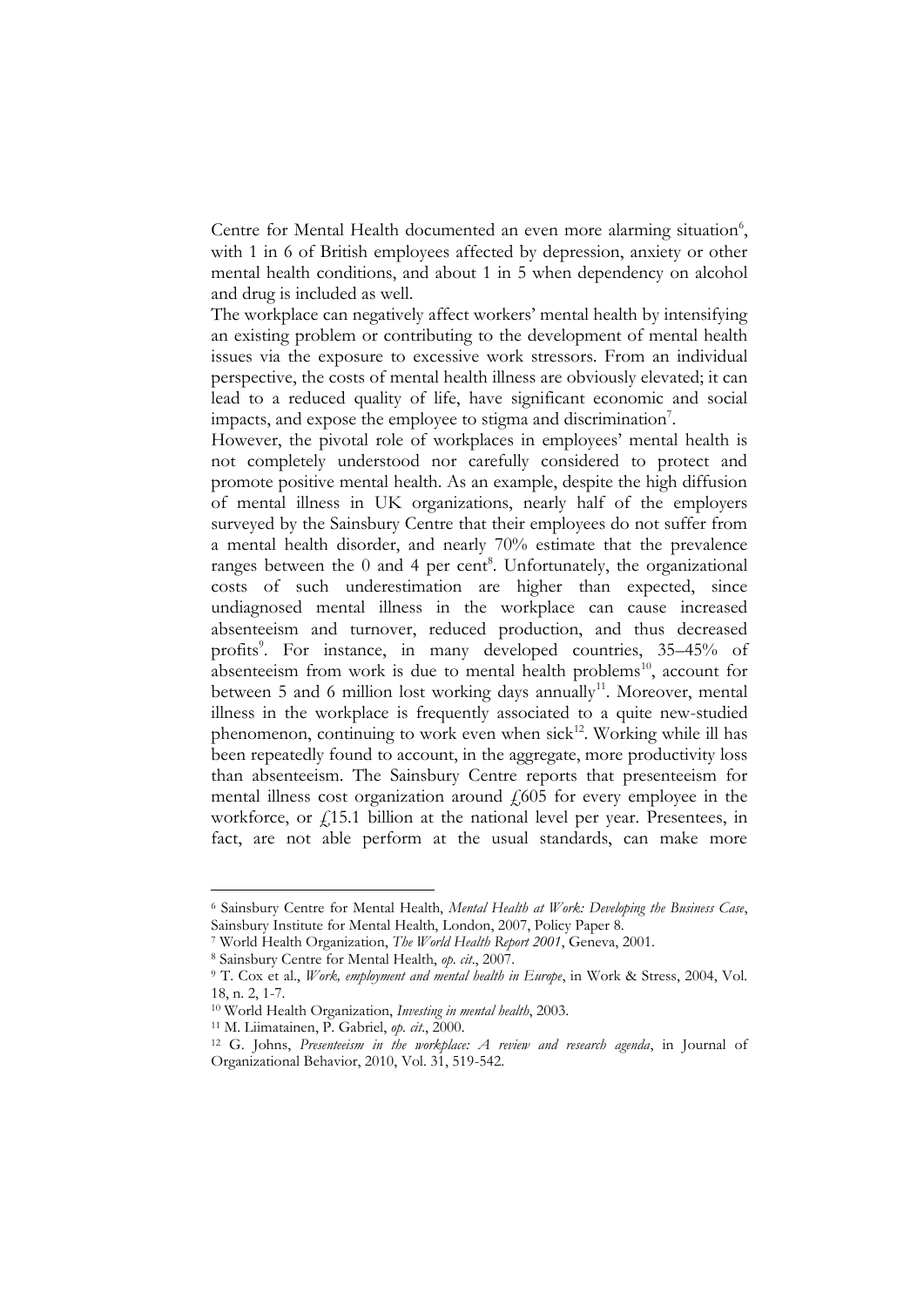numerous and serious errors, and in safety violations and accidents<sup>13</sup>. Moreover, working while ill can aggravate the effects of the initial illness, intensify exhaustion and worsen mental health conditions, especially anxiety and depression<sup>14</sup>.

How to change this negative scenario? Of course, the first step is promoting top management's awareness of the diffusion of mental illness in the workplace and of the benefit of better mental wellbeing. According to the Sainsbury Centre report, simple efforts to improve the management of mental health at work should enable employers to save 30% or more of the costs (at least  $\dot{f}$ , 300 per employee). In response to this, employers have started to implement various types of actions, by using multiple methods, such as group therapy, work-life balance programs, or manager-level interventions. Some organizations have set up Employee Assistance Programs (EAPs) as initiatives to facilitate employee wellbeing in stressful times. EAPs employee counselling to help them to deal with specific difficulties in the work or life domains with the aim to increase positive work adjustment and productivity. Similar interventions that target the individual with the goal of promoting or acting on his/her mental wellbeing include mentoring, coaching, clinical therapy, and clinical screening. As the focus is on single individual, these can be defined as individual-level interventions. Unfortunately, even for experienced researchers and mental health clinicians, individual-level interventions are often difficult to understand and lack direct, clear, easily-made conclusions about recommended best-evidence interventions.

Alternatively, interventions may involve the entire organization. Organizational-level interventions are «planned, behavioural, sciencebased actions to remove or modify the causes of job stress»<sup>15</sup>; they focus on the sources that may impair individual mental wellbeing rather than on

<sup>13</sup> K. Niven, N. Ciborowska, *The hidden dangers of attending work while unwell: A survey study of presenteeism among pharmacists*, in International Journal of Stress Management, 2015, Vol. 22, 207–221.

<sup>14</sup> E. Demerouti, P.M. Le Blanc, A.B. Bakker, W.B. Schaufeli, J. Hox, *Present but sick: A three-wave study on job demands, presenteeism and burnout,* in Career Development International, 2009, Vol. 14, 50–68.; L. Lu, S. Q. Peng, H. Yen Lin, C. L. Cooper, *Presenteeism and health over time among Chinese employees: The moderating role of self- efficacy*, in Work and Stress, 2014, Vol. 28, 165-178; K. Skagen, A. M. Collins, *The consequences of sickness presenteeism on health and wellbeing over time: A systematic review*, in Social Science & Medicine, 2016, Vol. 161, 169- 177.

<sup>15</sup> A. Mikkelsen, *Methodological challenges in the study of organizational interventions in flexible organizations*, in A. M. Fuglseth, I. A. Kleppe (Eds.), *Anthology for Kjell Grønhaug in celebration of his 70th birthday*, Bergen, 2005, 150–178.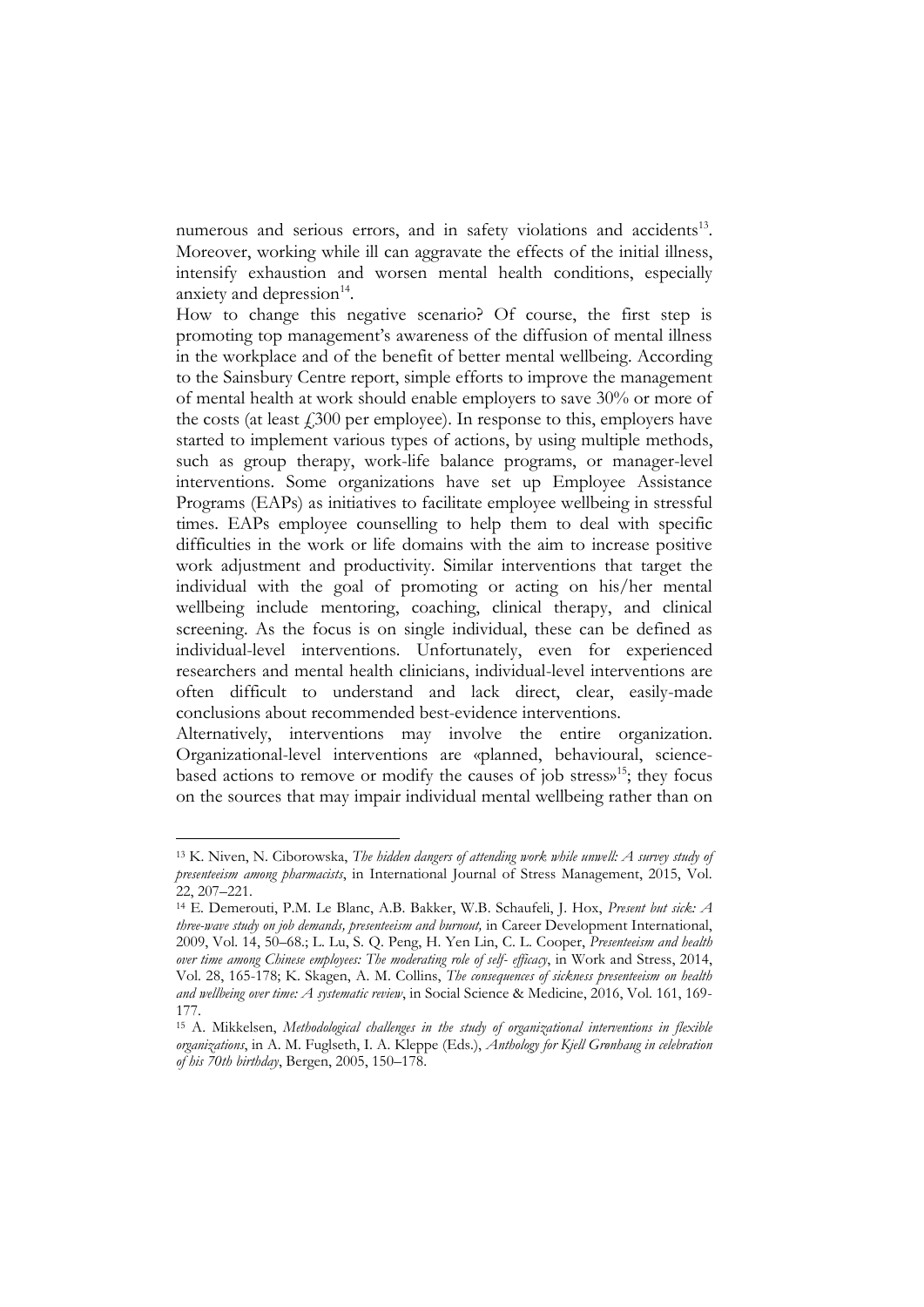the best "cure" for the single worker<sup>16</sup>. However, also for organizationallevel interventions, the evidence of the impact on employee positive mental health is limited<sup>17</sup>. Indeed, recent meta-analyses have failed to demonstrate a significant effect of organizational-level interventions<sup>18</sup> on psychological, physiological and organizational outcomes, when comparing intervention and control groups. More recently, an increasing interest is moving towards a realist evaluation perspective for the assessment of the effectiveness of organizational interventions<sup>19</sup>. Such approach aims not only to evaluate the final outcomes of the intervention, but also to understand whether and why an intervention worked or failed, and how it brought about certain outcomes. According to realist evaluation, the focus should be on which factors "work for whom in which circumstances", adopting the Context + Mechanism  $=$  Outcome (CMO)-configuration. Briefly, the formula states that the intervention outcomes depend on the interplay between the specific organizational context and the mechanisms responsible for such outcomes. Mechanisms refers to the set of perceptions, reactions, interpretations, decisions and behaviours of the individuals involved in the intervention that emerge during the intervention and can be at the individual, group or organizational levels<sup>20</sup>. These mechanisms are essential to understand the features of the context that can enable (or disenable) the expected intervention outcomes.

In summary, a understanding of the interventions that are effective to sustain employee positive mental health is still missing. This makes more difficult to assist organizations by offering guidance on existing

<u>.</u>

<sup>16</sup> A. D. LaMontagne, T. Keegel, A. M. Louie, A. Ostry, A., P. A. Landsbergis, *A systematic review of the jobstress intervention evaluation literature, 1990–2005*, in International Journal of Occupational and Environmental Medicine, 2007, Vol. 13, 268–280.

<sup>17</sup> M. Richardson, H. R. Rothstein, *Effects of occupational stress management intervention programs: a meta- analysis*, Journal Occupational Health Psychology, 2008, Vol. 13, n.1, 69- 93; J. Ruotsalainen, C. Serra, A. Marine, J. Verbeek, *Systematic review of interventions for reducing occupational stress in health care workers*, Scandivian Journal Work Environment Health, 2008, Vol. 34, n. 3, 169–178; J. J. van der Klink, R. W. Blonk, A. H. Schene, F. J. van Dijk, *The benefits of interventions for work-related stress*, American Journal Public Health, 2001, Vol. 91, n. 2, 270-276.

<sup>18</sup> K. M. Richardson, H. R. Rothstein, *op. cit*., 2008; J. J. van der Klink, R. W. Blonk, A. H. Schene, F. J. van Dijk, *op. cit*., 2001.

<sup>19</sup> K. Nielsen, J. S. Abildgaard, *Organizational interventions: A research-based framework for the evaluation of both process and effects*, in Work & Stress, 2013, Vol. 27, 278-297.

<sup>20</sup> A. Lacouture, E. Breton, A. Guichard, V. Ridde, *The concept of mechanism from a realist approach: a scoping review to facilitate its operationalization in public health program evaluation*, in Implementation Science, Vol. 10, 153-163; R. Pawson, Op. Cit., 2013.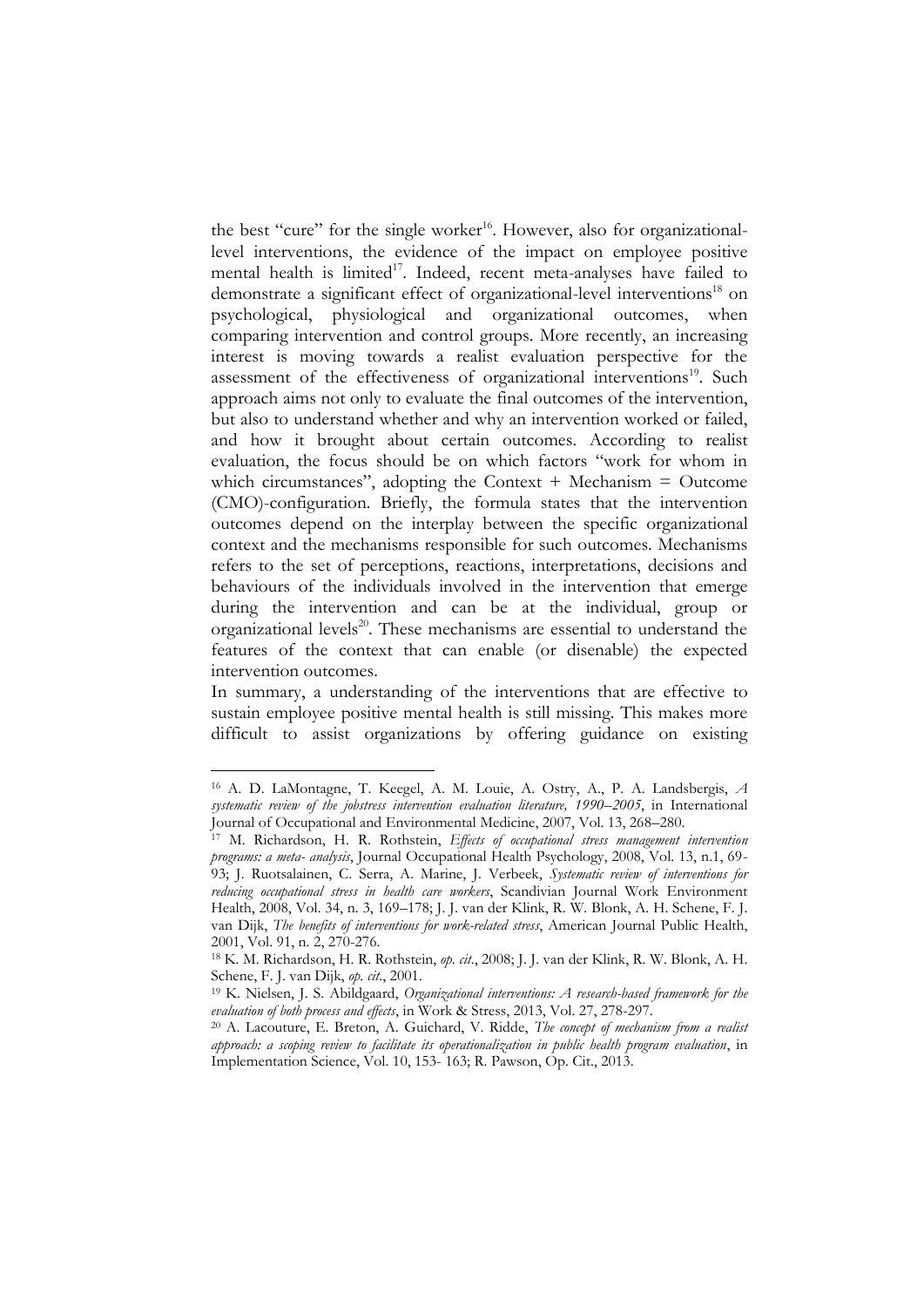interventions, either at the individual level or at organizational level, and providing them with best practices to orientate future actions.

Through a best-evidence synthesis of previous studies, the purpose of our review is to provide an evaluation and summary of evidence of the overall value of workplace interventions targeting mental health. We will present a description of the different types of interventions that can be used when employees experience or develop mental health conditions. Moreover, drawing upon realist evaluation, a narrative analysis of the mechanisms underlying the effectiveness of an intervention will be performed, to uncover the hindering or facilitating factors for its success (or failure). In doing so, we aim at identifying and summarizing some best practices that organization may follow to address employee mental health problems or, in a prevention perspective, to foster mental wellbeing in the workplace. Finally, the limitations of the interventions and the gaps emerged in the literature will be discussed, opening room for future research directions.

## **2. Materials and Methods**

To identify the studies for our review, we searched the following databases: Google Scholar, PsychInfo, MedLine, ProQuest Business, and Business Source Complete. Different combinations of keywords were used, including: mental health, and interventions or programs or HR practices or policy, and job satisfaction or burnout or strain or stress or work engagement or absenteeism or presenteeism. Moreover, a manual search of the reference lists of relevant articles was conducted. In total, 7,995 studies were identified (1,865 duplicates were eliminated) and their appropriateness for the review was assessed by title, abstract, and full text (see Figure 1).

At each stage of the sifting process, studies were retained only if certain inclusion criteria were satisfied. Overall, papers had to report an intervention, a program or HR practices or policies to address mental health problems or to improve employees' mental health conditions in the workplace. More specifically, studies were considered only if the research design included an intervention related to mental health or if they presented a detailed description of organizational programs, practices, and policies to support individual mental wellbeing. Moreover, they were required to target mental health outcomes directly; thus, research focused on broad stress management initiatives was not incorporated. Furthermore, it was a requirement that studies were conducted within an organizational context; therefore, papers regarding other populations (e.g.,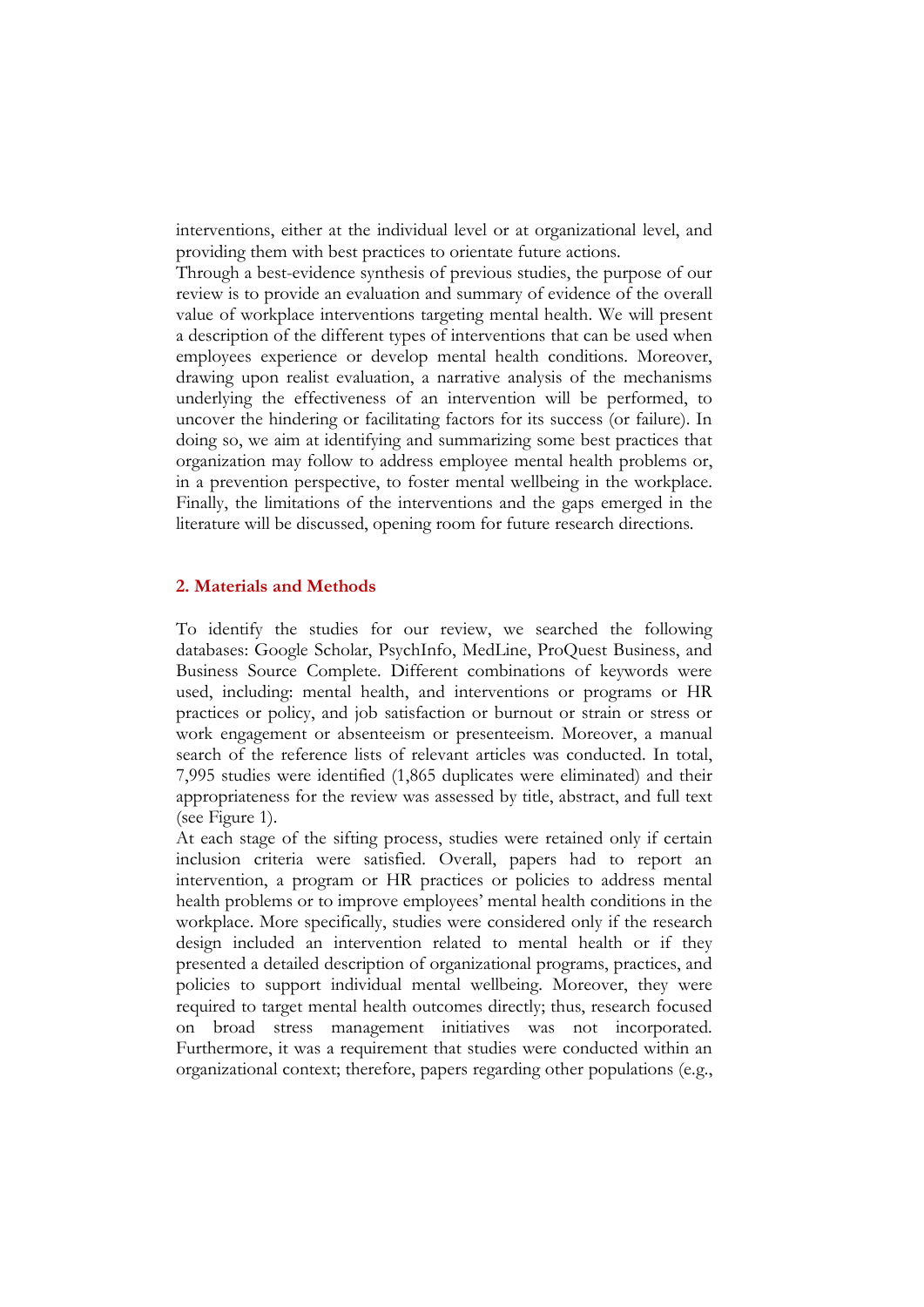students) or describing the evaluation of an intervention within a general working population were excluded. A final inclusion criterion was that papers were published in peer-reviewed journals and in English. Although this could foster publication bias <sup>21</sup>, it is impractical to obtain unpublished documents or to gain sufficient information from abstracts (e.g., from conference proceedings) to evaluate the complexity of an organizational intervention. Thus, conference proceedings were excluded.

Figure 1 shows the details of the screening process that led to the retention of 14 independent studies. For these studies, the following information coded: sample size, country, type of organization, type of intervention, intervention description (i.e., aims, hypotheses, action plan), outcome measures, intervention results. Moreover, drawing upon Nielsen and Randal<sup>22</sup> model to evaluate organizational intervention, for each study we extracted the mechanisms responsible for the success or failure of the intervention and the possible hindering or facilitating contextual factors that could have impacted the intervention outcomes. The articles to code were divided between the two authors, but both authors coded sample size, country, and type of intervention, in order to assess inter-coder reliability. Inter-rata reliability was .71 for sample size; Cohen's κ for the inter- rata agreement was 1.00 for country and .72 for type of intervention. Disagreements were resolved through discussion.

<sup>21</sup> M. D. Egger, G. Smith, *Principles of and procedures for systematic reviews*, in M. Egger, G. Smith, D. G. Altman (Eds.), *Systematic reviews in health care: Meta-analysis in context*, in BMJ Publishing Group, 2001, 23-42.

<sup>22</sup> K. Nielsen, R. Randall, *Opening the black box: Presenting a model for evaluating organizationallevel interventions*, in European Journal of Work and Organizational Psychology, 2013, Vol. 22, n.5, pp. 601-617.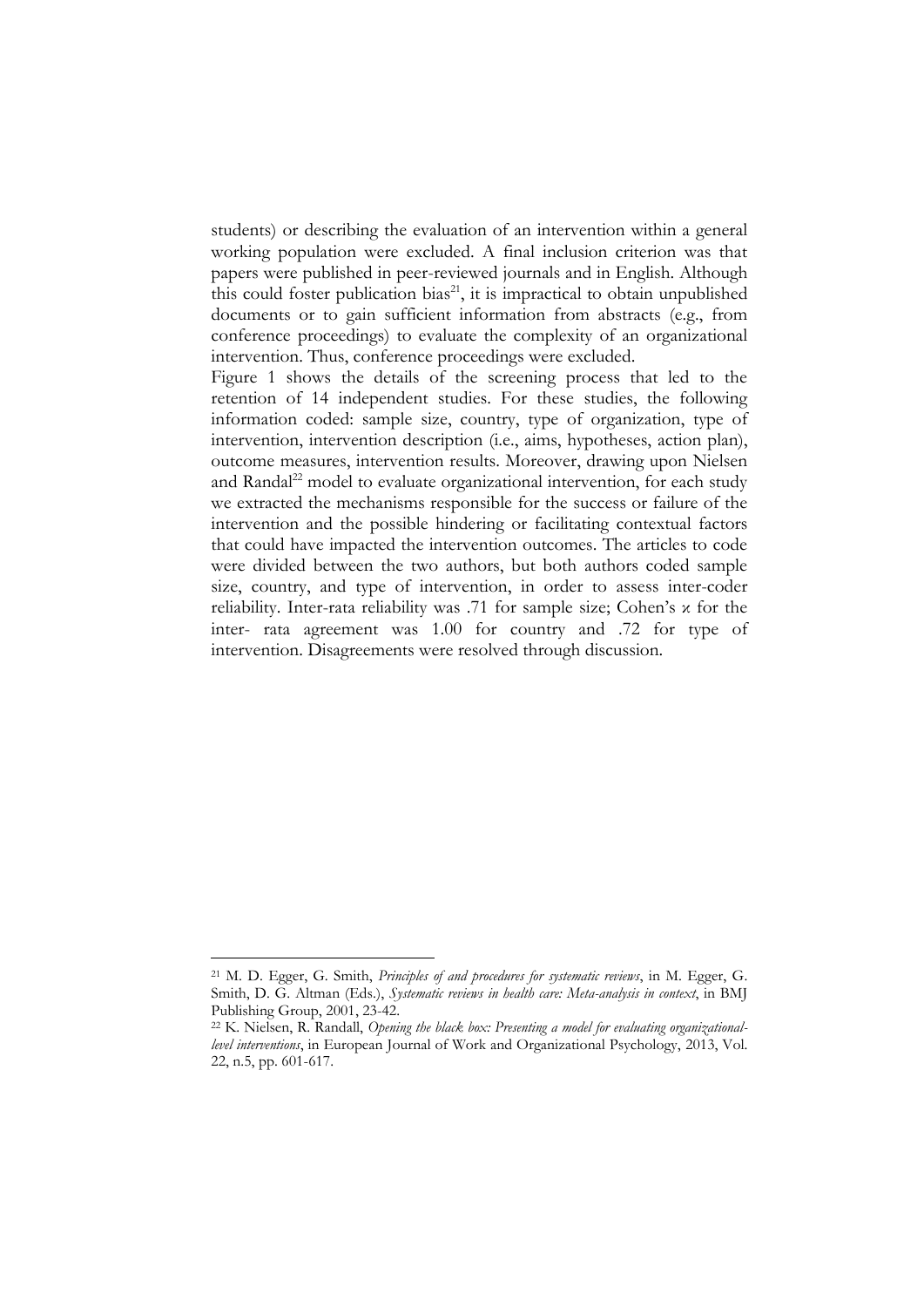Figure 1 Flow chart of the sifting process

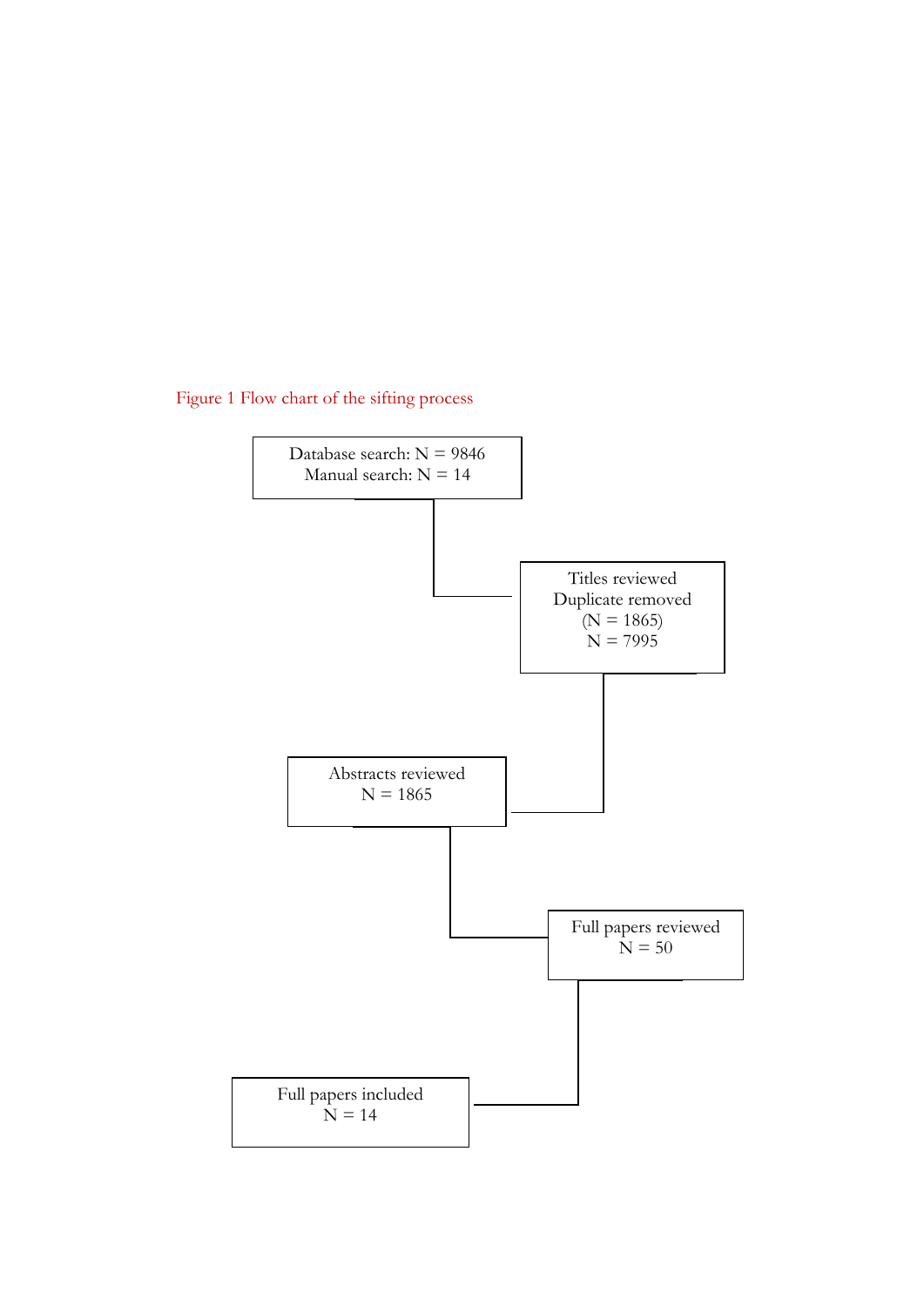#### **3. Results**

-

The review examined multiple types of interventions that can be used to deal with employees' mental health problems in the workplace. Overall, two different intervention types emerged from the analysis of the 14 retrieved studies, distinguished on the basis of the intervention target: individual interventions, focusing on the single employee or small groups of employees, and organizational interventions, targeting organizational or work conditions. Moreover, Employee Assistance Programs (EAPs) were included into the individual category.

#### **3.1 Individual Interventions**

Individual interventions refer to those studies conducted at the individual level, focusing on the behaviours of the employee and on his/her personal characteristics, such as the individual skills, abilities, and competencies useful to cope with stress or to manage mental health related issues. Four studies (out of the 14 examined papers) were included into the individual intervention type. Two of these studies describe fitness programs introduced by the organization with the aim to improve the employee's physical health conditions and, in turn, to promote positive mental health. The remaining two studies focus on relaxation and cognitive techniques to increase the individual's ability to manage stressors and, thus, enhance mental wellbeing. The four studies are described below.

Atlantis et al.<sup>23</sup> and De Zeeuw et al.<sup>24</sup> present two interventions oriented at introducing active life styles. The first study investigates the effectiveness

<sup>23</sup> E. Atlantis E, C. M. Chow, A. Kirby, M. F. Singh, *An effective exercise-based intervention for improving mental health and quality of life measures: a randomized controlled trial*, in Preventive Medicine Journal., 2004, Vol. 39, n.2, 424-434.

<sup>24</sup> E. de Zeeuw, E. Tak, E. Dusseldorp, I. Hendriksen, *Workplace exercise intervention to prevent depression: A pilot randomized controlled trial*, in Mental Health and Physical Activity, 2010, Vol. 3, n. 2, 72-77.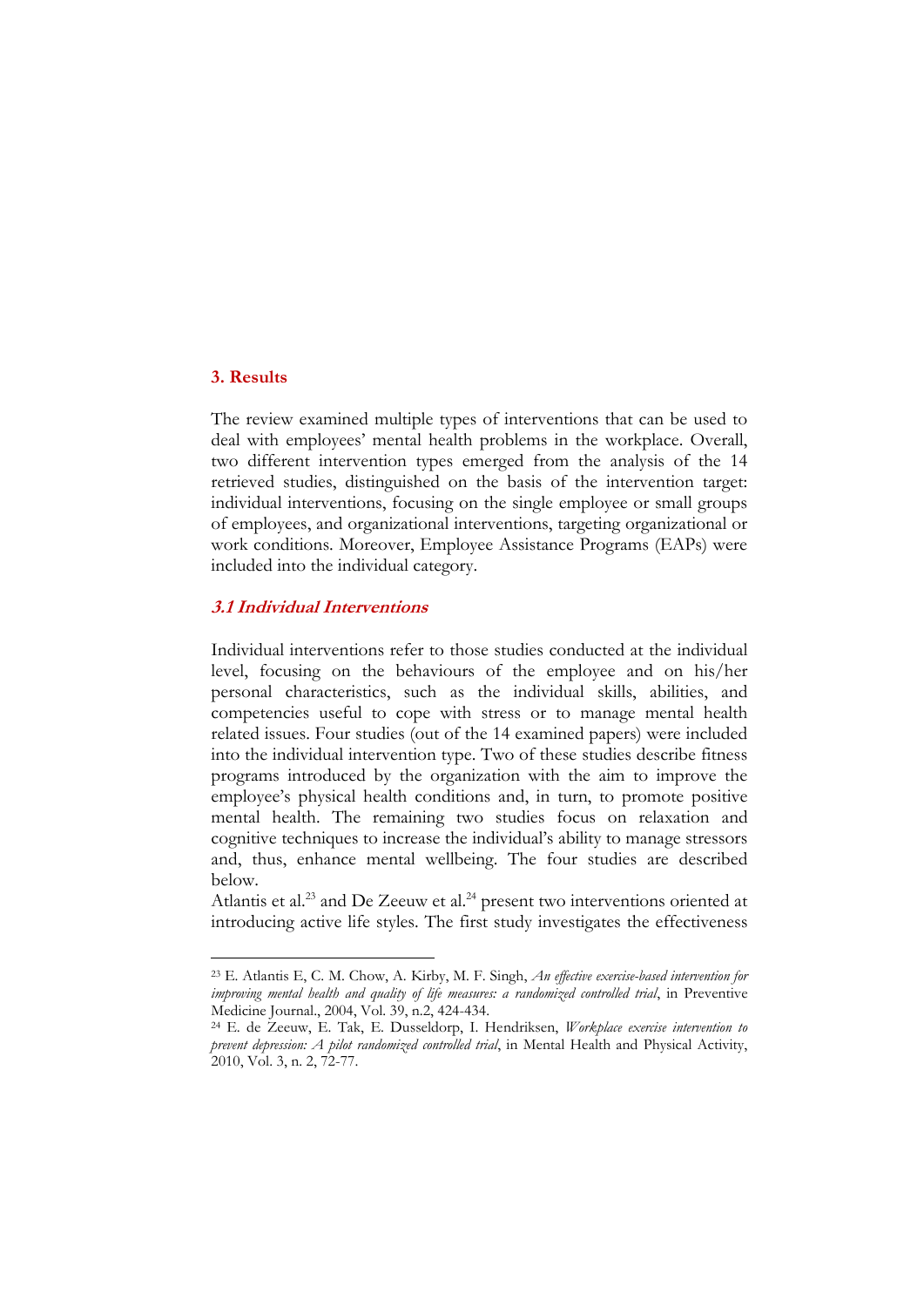of a 24-week aerobic and weight-training exercise program on mental health and perceived quality of life. Three thousand and eight hundred employees participated in the program, following a regime of multi-modal moderate- to high- intensity aerobic exercise such as treadmill, bicycle, stepper, or rowing machines. Moreover, five health education seminars were run to modify employees' perceptions on the costs and benefits of exercise, good nutrition, and ergonomics. Participants were randomized into either treatment or wait-list control groups, and data regarding their mental health and quality of life were collected through the Depression Anxiety and Stress Scales and SF-36 Health Status Survey<sup>25</sup>. The results indicated that the exercise program was effective in the treatment of depressive symptoms as well as in improving stress symptoms and overall quality of life. The success of the intervention was due to the use of combined exercise modalities (versus single modality exercise), which enable individuals to choose the exercise regime that best fit his/her health conditions. Indeed, some individuals may experience limitations to perform physical, work, and social activities due to lack of musculoskeletal fitness (e.g., strength), whereas others may experience these limitations due to low aerobic fitness.

The second study evaluates the feasibility of an exercise program for inactive employees with minimal symptoms of depression, and it tests the size of the effects on participants' mental and physical health. One thousand and seventy-five employees were randomly assigned to a 10 week in- company fitness program with two supervised training sessions per week, or to a control group. Participants' self-reported depression scores, exercise behaviours, and physical health as well as record-based sickness were measured at baseline and 10 weeks after (post-test). The findings indicated that the 86% of participants in the exercise group no longer experienced minimal symptoms of depression, compared to 31% of the participants in the control group. Hence, the intervention was successful in reducing the risk of developing depression in the near future. However, no significant effects on sickness were found.

The study by Krajewski and colleagues<sup>26</sup> provides an example of individual-level interventions that employ relaxation techniques to improve employees' mental health. The paper investigated the impact of diverse forms of spending lunch breaks on the reduction of emotional,

<sup>25</sup> J. E. Ware, K. K. Snow, M. Kosinski, *SF-36 health survey: Manual and interpretation guide*, Quality Metric Incorporated, Lincoln, RI, 2000.

<sup>26</sup> J. Krajewski, R. Wieland, M. Sauerland, *Regulating strain states by using the recovery potential of lunch breaks*, in Journal of Occupational Health Psychology, 2010, Vol.15, n. 2, 131-139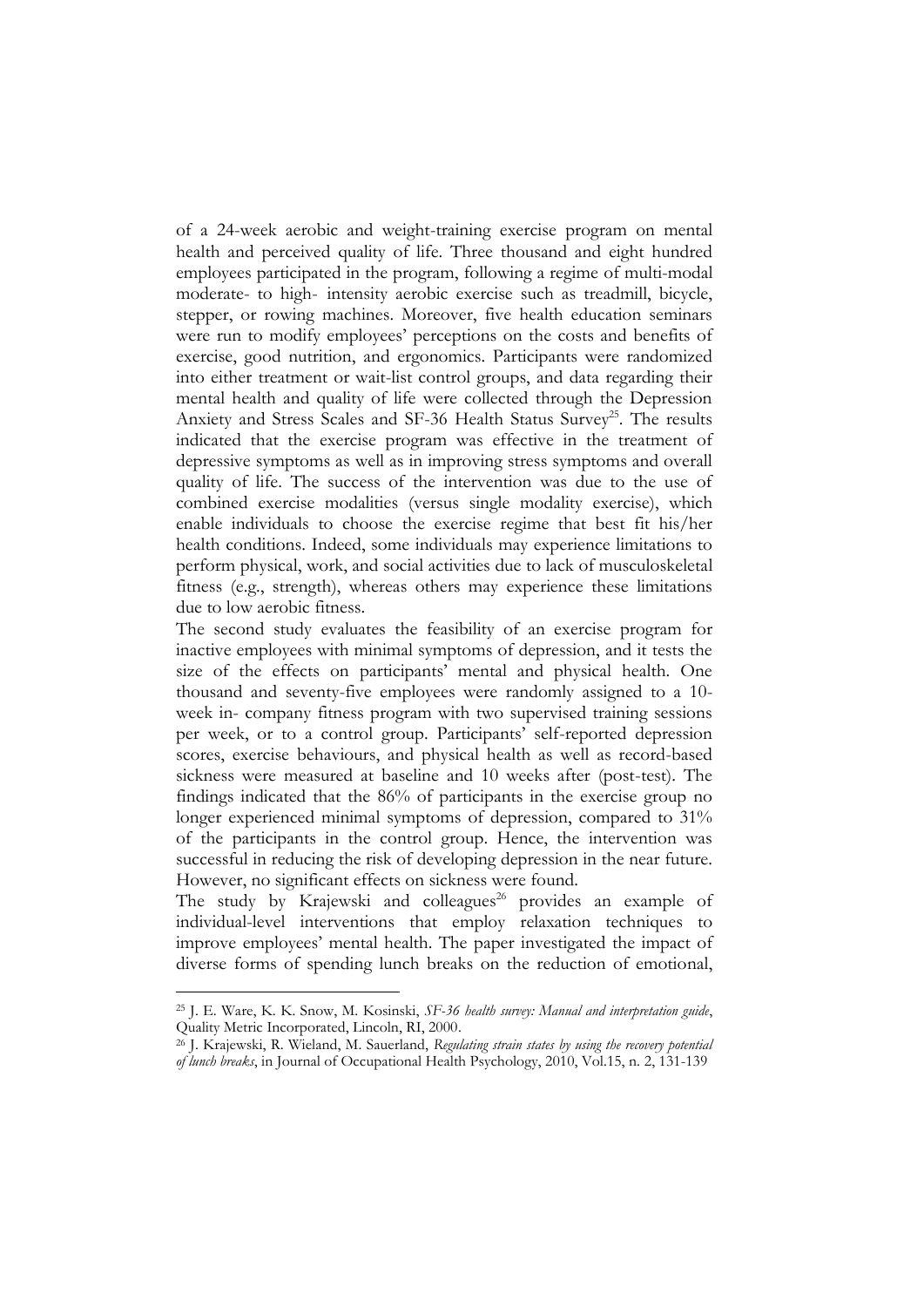mental, motivational, and physical strain. To this purpose, 14 call-center agents were assigned to two types of activities over lunch breaks, specifically to a 20-minute progressive muscle relaxation (PMR) task or to small-talk break groups with colleagues. The PMR technique consisted exercises to tense and release muscle groups, and it was implemented in specific cabins called "silent rooms" in order to maintain participants' intimacy, offer a stressor-free, and protect their privacy. Employees used their allocated break forms during every working day for 6 months. The results showed that PMR during lunch breaks sustainably reduced strain states, and better than should be hyphenated as previously mentioned in this paragraph. The authors explain this finding in the light of the favourable conditions generated by PMR that creates a low demands (low emotional, mental, motivational, and physical requirements) and low stressor environment. Furthermore, physical distance from the workstation (i.e., being in the "silent rooms") guarantees more detachment and distraction from work-related ruminative thoughts, enhancing effective recovery processes. Differently, small talk breaks can still cause some demands and stressors for the employee, due to social pressure from colleagues or the maintenance of ongoing role behaviour, damaging the recovery process.

Finally, the last study demonstrates how individual-level interventions can act on employee skills to cope with the stressors that can create or exacerbate mental illness.

The intervention, conducted by Bond and Bunce<sup>27</sup>, randomly allocated 90 volunteers from a media organization to a) an Acceptance and Commitment Therapy (ACT) group that sought to enhance people's ability to cope with work-related strain through the acceptance of uncomfortable thoughts and emotions; b) an Innovation Promotion Program (IPP) that helped individuals to identify and then innovatively change the causes of occupational strain; or c) a wait-list control group. The results highlighted that both methods (i.e., ACT and IPP) significantly improved general mental health, depression symptoms, and a work-related variable, i.e. propensity to innovate. However, a positive general mental health status was more strongly supported through the ACT, indicating that employees' mental health benefit more from the acceptance of undesirable thoughts and feelings than from a change in the

<sup>27</sup> F. W. Bond e D. Bunce, *Mediators of change in emotion-focused and problem-focused worksite stress management interventions*, in Journal of Occupational Health Psychology, 2000, Vol. 5, n.1, 156–163.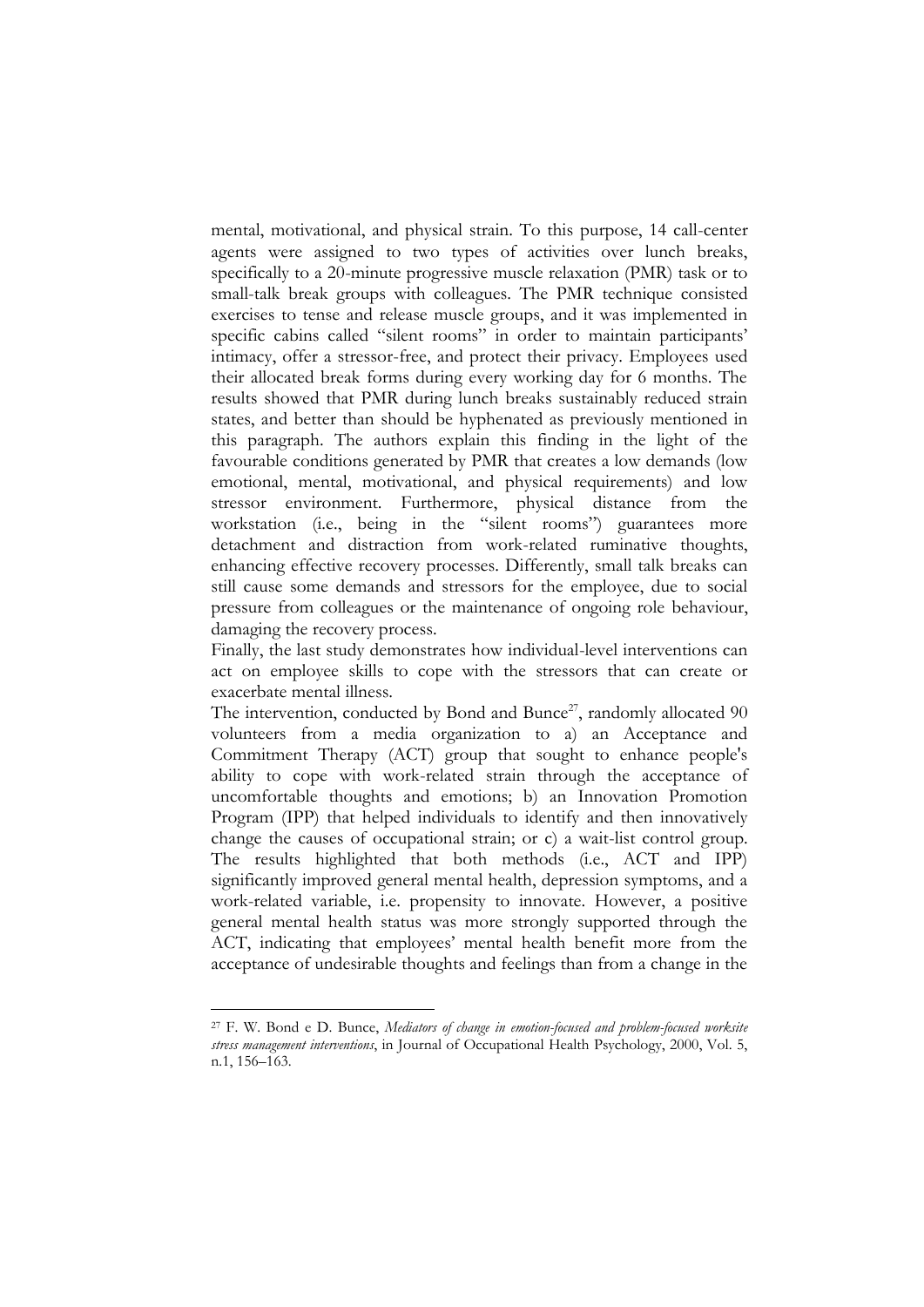presence of those thoughts or from innovatively modifying work stressors.

## **3.2 Employee Assistance Programs**

 $\overline{a}$ 

Employee Assistance Programs (EAPs) are organizational initiatives to help employees to deal with personal problems, including mental health, substance abuse, various addictions, or family issues. To note EAPs are often contracted out to specialist providers rather than conducted in house by organisations to the employees to create peaceful work environments and enhance the employees' skills in meeting all the challenges that they might face in their personal or professional life. Employee counselling that increase job retention and productivity while reducing turnover, burnout, absenteeism, accident-related disability, and the associated costs. In a special committee appointed by the National Business Group on Health, EAPs were defined as "the human behaviour/psychological experts that provide strategic analysis, guidance, and consultation throughout the organization to [apply] the principles of human behaviour to enhance organizational performance, culture and business success"<sup>28</sup>.

The focus is then on the single individual to support. Therefore, they can be considered as a type of individual-level interventions. Below, we describe three studies that address the role of EAPs in promoting mental health at work.

The first study, by Macdonald et al.<sup>29</sup>, examines the impact of counselling through EAPs on some work performance indicators, such as absenteeism, worker's compensation claims, and incomplete workdays. The authors analyse the answers to a questionnaire administrated to over 2000 employees of a Canadian company at the end of EAP interventions that provided assistance for a broad range of personal problems, including stress, anxiety, depression, abuse of alcohol and drugs, bereavement, and trauma or critical incident. No significant reductions were found in the records (i.e., absenteeism, incomplete work days, and compensation) of those employees using the EAP counselling program. Moreover, two negative factors related to EAP were highlighted. First, the term

<sup>28</sup> National Business Group on Health, National Comprehensive Cancer Network, *An Employer's Guide to Cancer Treatment & Prevention*, Supporting Document, 2013.

<sup>29</sup> S. Macdonald, S. Wells, S. Lothian, M. Shain, *Absenteeism and Other Workplace Indicators of Employee Assistance Program Clients and Matched Controls*, in Employee Assistance Quarterly, 2000, Vol. 15, n. 3, 41-57.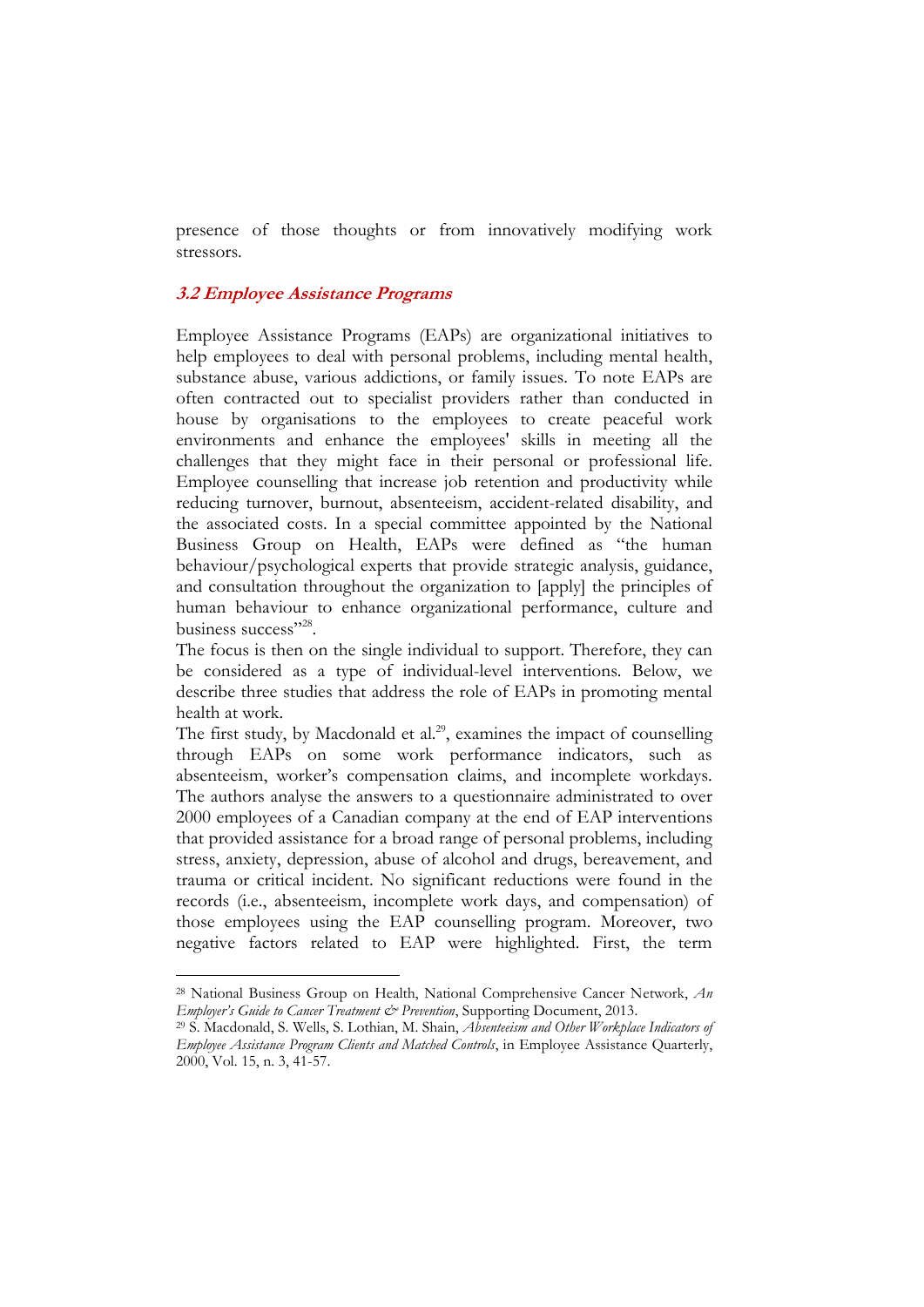"counselling" tended to communicate a negative view, since employees may associate it with a therapy for "mentally sick" individuals. The second aspect was related to the physical setting. In order to not seriously interfere with the counselling process, the physical setting must be carefully arranged. It has to be free from outside disturbances, simple, comfortable, and transmits feeling of warmth and protection.

Kirk and Brown<sup>30</sup> provide a more optimist analysis of EAPs. They examine the history and development of EAPs in Australia and posit that a quantitative demonstration of the effectiveness of such programs cannot be the only criteria to judge the merits of assistance interventions, particularly in the light of the obvious difficulties involved in implementing rigorous evaluations in the workplace. Their analysis suggests that these programs have a positive impact on employees' mental health, and are perceived by them as a desirable workplace resource.

Similarly, the third article by Nair and Xavier $31$  sheds positive light of EAPs. The study evaluates a program, entitled "The Employee Assistance Cell", oriented to create awareness about mental health and to provide help to cope with stressful situations at work. Attitudes towards counselling, mentoring and coaching were assessed via a short semistructured questionnaire to over 300 employees that participated the launch of the program. The results indicated that participants were positively oriented towards the concept, need, relevance and use of counselling in the workplace, since it helped them to deal with problems at work, as well as personal, interpersonal and family issues. Participants declared that they particularly benefit from the program in relations to work-related concerns, such as interpersonal relations, job design, work pressure and managing their emotions at work.

## **3.3 Organizational interventions**

-

Organizational-level interventions target the characteristics of the job or the organization that are able to trigger mental health problems or to aggravate existent mental health conditions. They can be defined as proactive interventions in the sense that they are focused on reducing or

<sup>30</sup> A. K. Kirk, D. F. Brown, *Employee Assistance Programs: A Review of the Management of Stress and Wellbeing Through Workplace Counselling and Consulting*, in Australian Psychologist, 2003, Vol. 38, n.2, 138–143.

<sup>31</sup> Nair, M. Xavier, *Initiating Employee Assistance Program (EAP) for a Corporate: An Experiential Learning*, in IUP Journal of Organizational Behavior, 2012, Vol. 11, n. 2, 67- 76.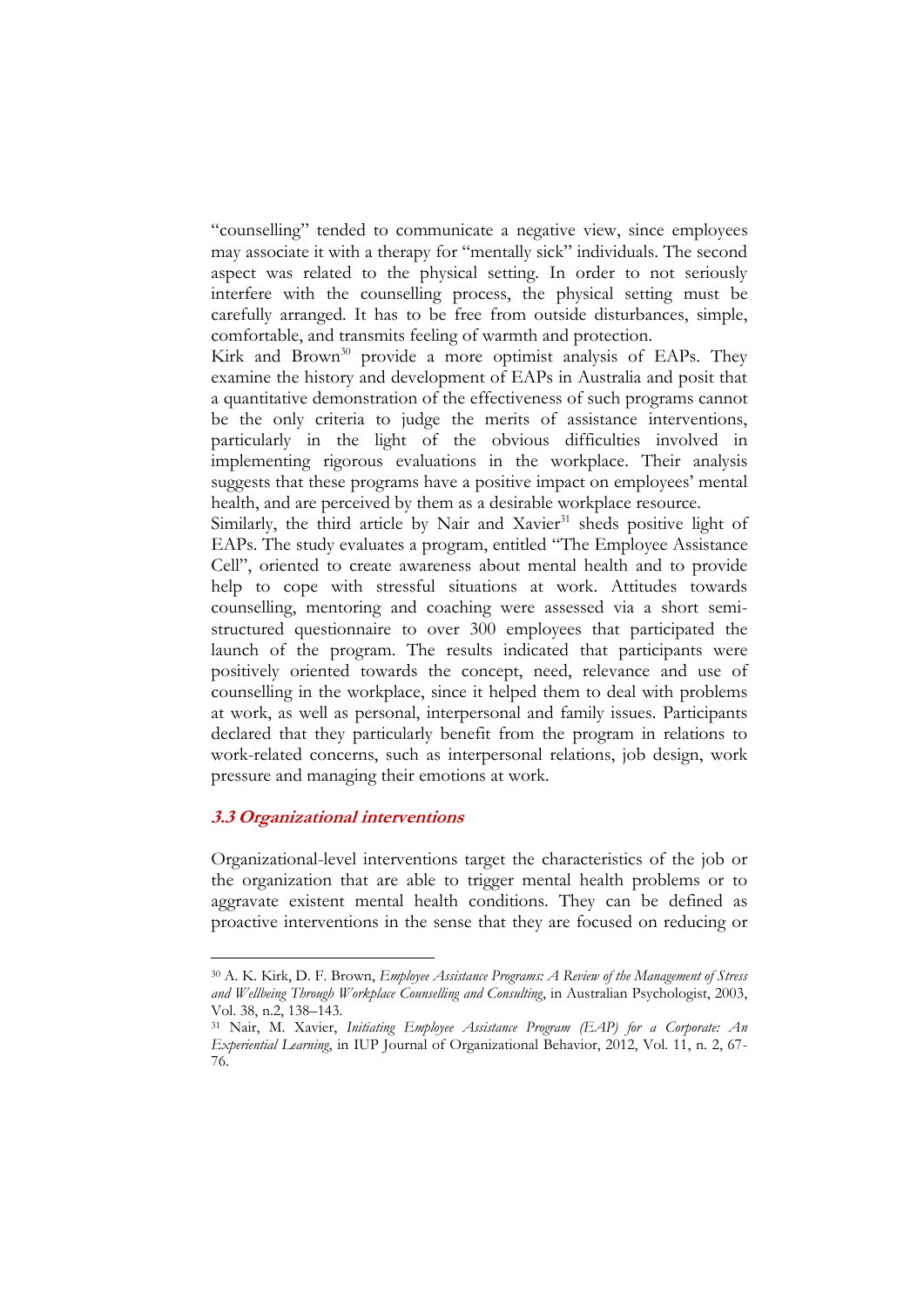eliminating the sources of job stress. We selected seven articles that describe organizational interventions for people with mental health conditions.

A first typology of organizational-level interventions focuses on improving the leadership function, aiming at educating senior and middle management in order to enhance the mental wellbeing of their coworkers. Two studies, conducted by Stanfeld et al.<sup>32</sup> and Martin et al.<sup>33</sup>, illustrate this typology.

The first investigates the feasibility of recruitment, adherence and likely effectiveness of an e-learning intervention for managers to improve employees' wellbeing and reduce sickness absence. The intervention involved 41 managers coordinating 424 employees within NHS (National Health System) Mental Health Trust in the UK. It used an established elearning health promotion program for managers, called "Managing Employee Pressure at Work", which focuses on the six management standards domains of change, control, demands, relationship, role and support. The intervention involved further guidance via introductory and follow-up face-to-face sessions with a study facilitator, and support by telephone or email. The managers in the control cluster received no intervention. The study findings indicated that the managerial e-learning intervention carried a small benefit for the mental wellbeing of employees. Indeed, the overall difference in mental health improvement between the intervention and control groups after adjusting for clustering and baseline value was of 0.5 points. The scarce effect of the intervention could be explained in multiple ways. First, there was low participation to the full intervention among managers. More important, the interval between the intervention end and the follow-up of employees was probably too short to allow managers to implement the work and organizational changes necessary to provoke any significant modifications in employee mental health. Finally, the organization in question was undergoing several structural changes during the study that likely interfered with the intervention implementation.

<sup>32</sup> S. A. Stansfeld, S. Kerry, T. Chandola, J. Russell, L. Berney, N. Hounsome, D. Lanz, C. Costelloe, M. Smuk, K. Bhui, *Pilot study of a cluster randomised trial of a guided e-learning health promotion intervention for managers based on management standards for the improvement of employee well-being and reduction of sickness absence*, in Occupational and environmental medicine, 2015, Vo.l 5, n. 10.

<sup>33</sup> A. Martin, K. Sanderson, J. Scott, P. Brough, *Promoting mental health in small-medium enterprises: an evaluation of the "Business in Mind" program*, in BMC Public Health, 2009, Vol. 9, 239.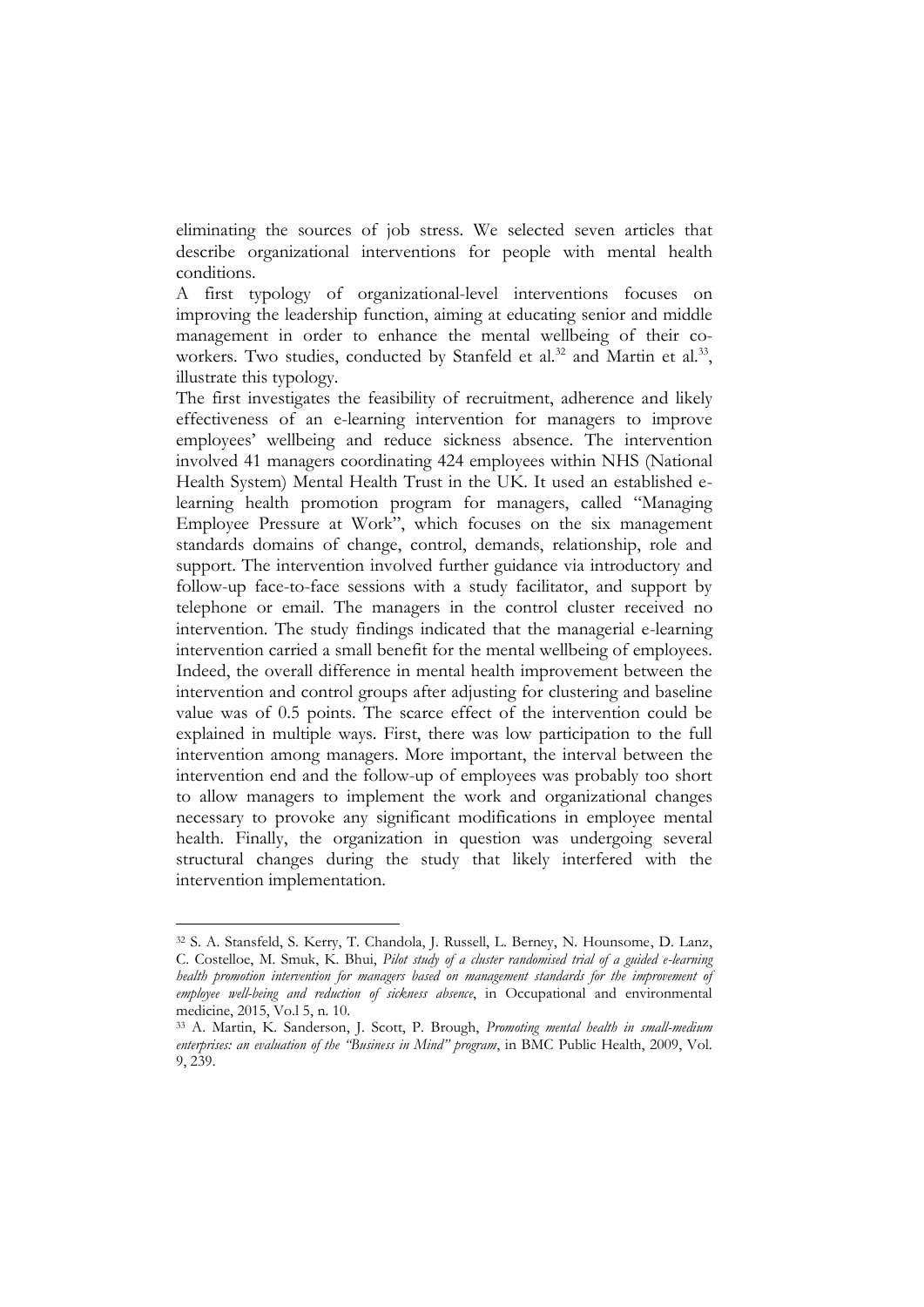The second study<sup>34</sup> describes the design of a promotional intervention to enhance the mental health of small and medium enterprise (SME) managers. This in turn should positively affects co-workers' mental wellbeing via the creation of a positive workplace psychosocial environment. The intervention consists of a DVD program (called "Business in Mind") and the accompanying guidebook, and it builds on the cognitive behaviour therapy framework to stimulate skills development. Specifically, it contains four modules. The first one intends to develop managers' understanding of stress and coping processes, introducing the relationships among thoughts, feelings and behaviours. The second module is designed to enhance their level of psychological capital. Module three focus on overcoming barriers to living a healthy lifestyle, covering topics such as physical activity, nutrition, substance abuse and effective work-life balance. The final module aims at assisting managers to create a positive work environment and overcome interpersonal stressors by developing their emotional intelligence and communication skills. The intervention has not been tested yet, and it is in the process of being disseminated to reach a large population in the business community. With particular regard to mental health outcomes, the authors anticipate improvements in depression and anxiety scores for both employees and managers.

The study by Oude Hengel et al.<sup>35</sup> illustrates how organizational-level interventions try to change the sources of stress at work, such as elevated physical workload, time pressure, and reduced job control, to support positive mental health. The study presents a prevention program that aimed to improve mental health and work ability among construction workers. Fifteen departments from six construction companies participated, for a total of 293 individuals that were randomized to the intervention or control clusters. The six-month intervention consisted of two individual training sessions with a physical therapist to identify and reduce physical workload, an instrument to raise awareness of the importance of rest breaks to reduce fatigue, and two empowerment training sessions to improve the range of control on the job. Specifically,

<u>.</u>

<sup>34</sup> A. Tsutsumi, M. Nagami, T. Yoshikawa, K. Kogi, N. Kawakami, *Participatory intervention for workplace improvements on mental health and job performance among blue-collar workers: a cluster randomized controlled trial*, in Journal Occupational Environment Medicine, 2009, Vol. 51, n. 5, 554-563.

<sup>35</sup> K.M. Oude Hengel, J.E. Bosmans, J.M. Van Dongen, P.M. Bongers, A.J. Van der Beek, B.M. Blatter, *Prevention program at construction worksites aimed at improving health and work ability is cost-saving to the employer: Results from an RCT*, in American Journal of industrial medicine, 2014, Vol. 57, n. 1, 56-68.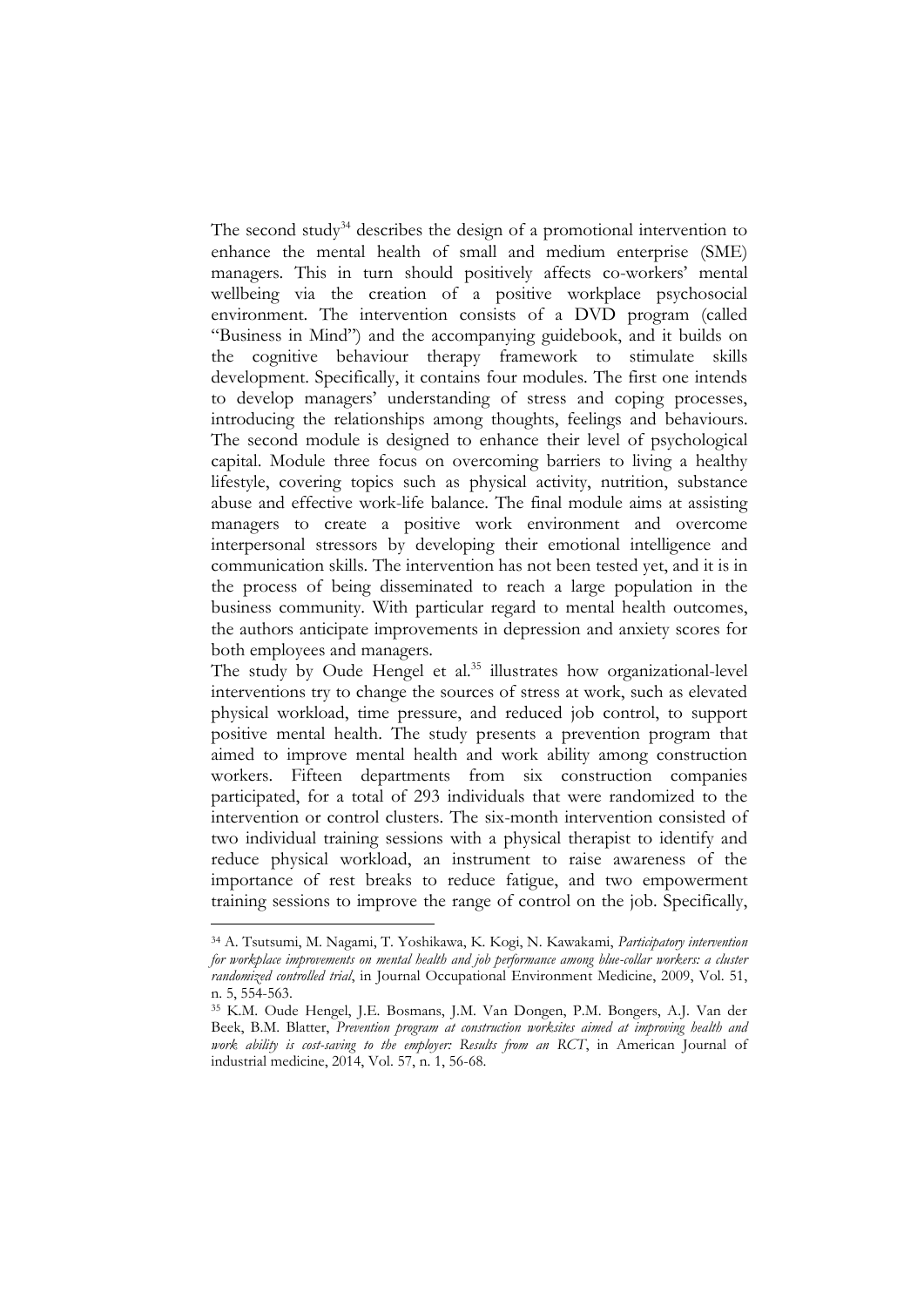these sessions were aimed at extending workers' influence at the worksite by increasing the commitment of responsibility for their own health through discussion and communication with their colleagues and supervisors (e.g., taking rest breaks, asking for assistance). The results of the study did not report significant differences between the intervention and control groups with respect to the individuals' mental health status. However, the analysis of the cost-effectiveness and financial return of the program for the employers highlighted that absenteeism costs after 12 months were significantly lower in the intervention group than in the control group.

Among organizational interventions, we also considered those studies describing organizational policies to sustain employees' mental health. An example is the study conducted by Jang et al.<sup>36</sup>, which examines the effect of a work-life balance program on mental wellbeing. More specifically, the study investigates the multi-level relationships among the availability of work–life balance policies, employees' authority to arrange their own work hours (i.e., job control), job satisfaction, and mental health among 1,293 employees of 50 companies in South Korea. The results speak for the positive links between the availability of scheduling control and work–life balance programs on the one hand, and between job satisfaction and mental health, on the other. Indeed, work–life balance policies were positively associated with self-reported job satisfaction and mental health, and job satisfaction played a mediating role between the accessibility to such policies and positive mental wellbeing. Moreover, the effects of job control on job satisfaction and mental health were stronger when organizational work–life balance programs were available. In other words, companies that sponsor work-life balance programs are perceived as more supportive and family friendly; this, in conjunction with other employer practices (e.g., job control), is able to positively affect job satisfaction, which in turn promotes mental wellbeing.

Finally, three articles demonstrate the advantages of participatory approaches in setting organizational interventions. Drawing upon employees' needs in a specific organization, Munn-Giddings et al.<sup>37</sup> develops a collaborative, context-specific strategy to promote mental

<sup>36</sup> S. J. Jang, R. Park, A. Zippay, *The interaction effects of scheduling control and work–life balance programs on job satisfaction and mental health*, in International Journal of Social Welfare, 2011, Vol. 20, n.2, 135–143.

<sup>37</sup> C. Munn-Giddings, C. Hart, S. Ramon, *A participatory approach to the promotion of well-being in the workplace: lessons from empirical research*, in International Review of Psychiatry, 2005, Vol. 17, n.5, 409-417.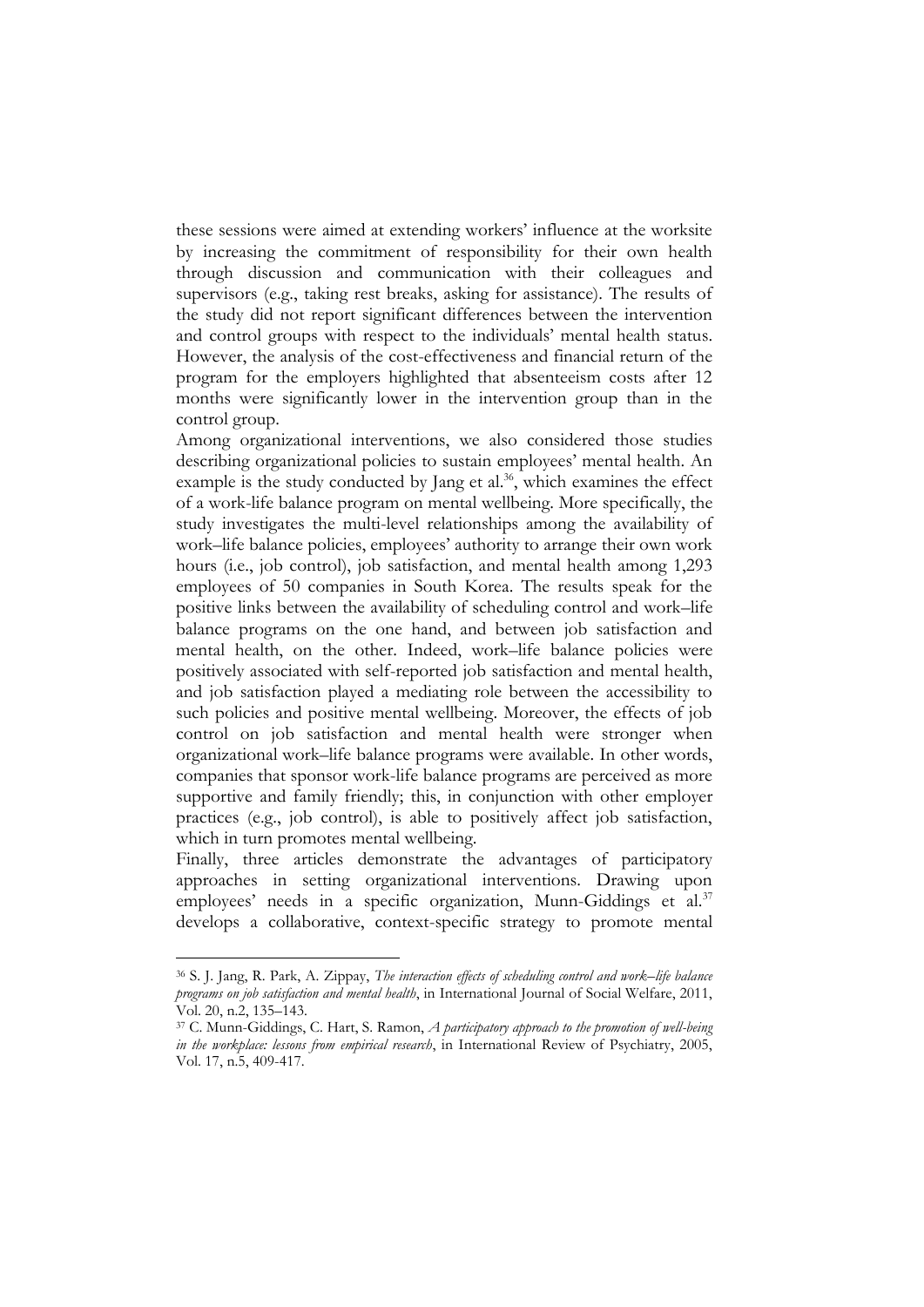wellbeing in the workplace. They involved two large British organizations, namely a Healthcare Trust and a Social Services Organization, and employed a participatory action research (PAR) approach, where a university team worked with the organizations to facilitate and coordinate the identification and development of tailor-made mental wellbeing strategies. The university project team was multi- disciplinary, including ten members from various backgrounds such as social work, mental health, health psychology, social policy and business. The team collaborated with frontline practitioners and the middle and senior management of the two organizations to involve staff in five participatory workshops. These workshops were structured around some key exercises, such as vignettes, small group exercises, discussions, presentations and role-plays. The aim was to recognize the core issues causing or aggravating mental distress at work and suggest short, medium and longterm actions to solve these issues. Staff perspectives and suggestions were then formalized in a final strategy document containing the principal action areas and presented to senior managers. The article describes the implementation and results of a pilot project, designed on the basis of one of these action plans. The goal of the pilot project was to facilitate the return to work of employees on sick leave through a returnee support group, accompanied by a self-management pack. More specifically, the main aims were to support returnees in facing the more sensitive issues awaiting them when returned to work (e.g., presenting themselves to new colleagues), to develop effective methods for handling potential stress in the workplace, and to sustain their self-esteem. Only a small group of four people were recruited for the project. The group met six times over a three- month period, and a mixture of short presentations, small group exercises and discussion were used. Of the four people, two fully returned to work, one left the organization, and one decided to retire due to physical ill health. Overall, the four participants viewed the group experience as a positive support towards making their personal decisions. A further study that investigates the consequences of participatory organizational interventions on employees' mental health and wellbeing by Kobayashi et al.<sup>38</sup>. The researchers recruited 9 departments of a manufacturing enterprise in Japan to participate to a work environment improvement program, using the Mental Health Action Checklist for a

<sup>38</sup> Y. Kobayashi, A. Kaneyoshi, A. Yokota, N. Kawakami, *Effects of a worker participatory program for improving work environments on job stressors and mental health among workers: A controlled trial*, in Journal Of Occupational Health, 2008, Vol. 50, n. 6, 455–470.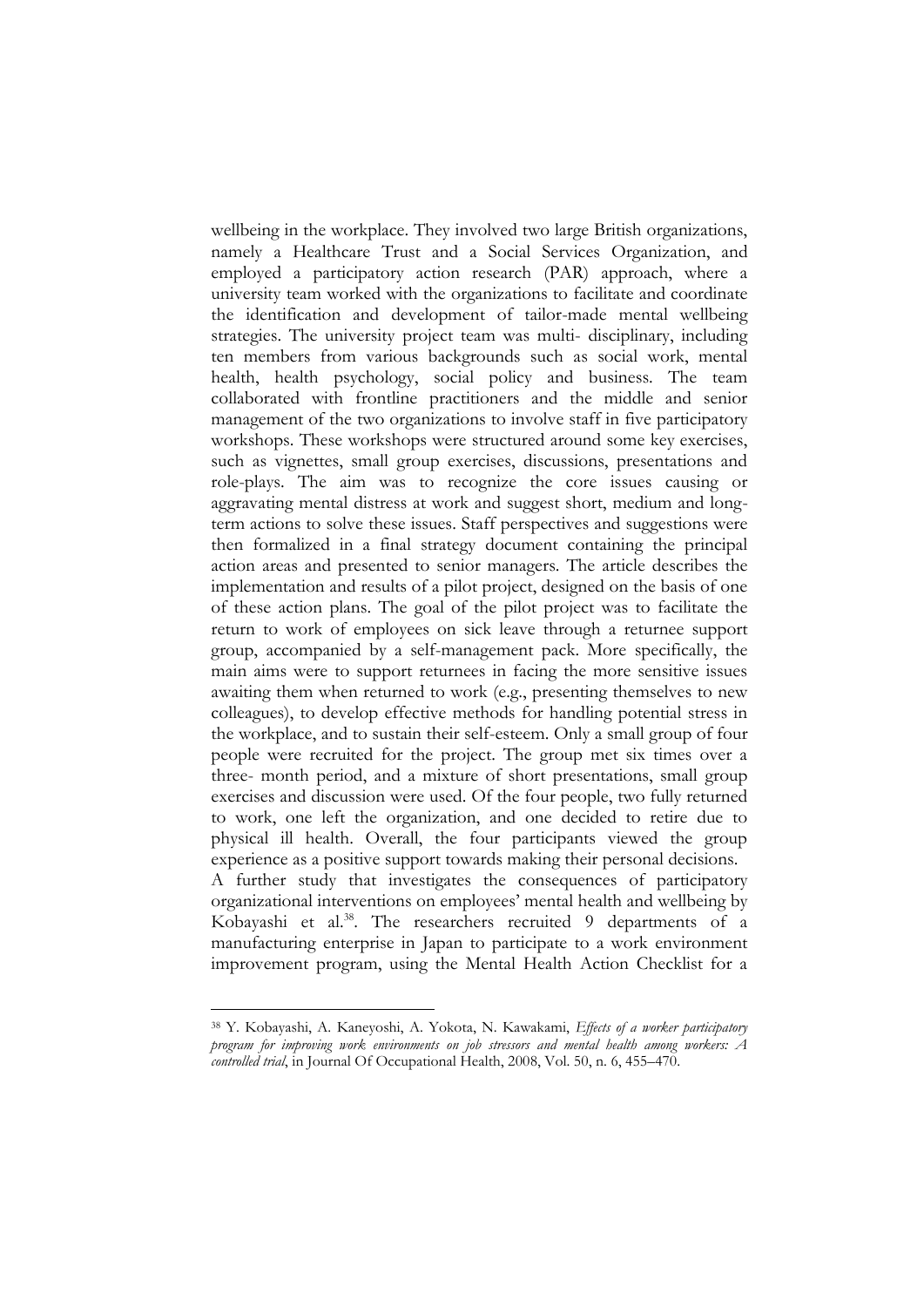better Workplace Environment (MHACL)<sup>39</sup>. The MHACL consists in a list of 30 action items used to improve both the psychological (e.g., support) and non-psychological (e.g., physical environment, ergonomics) work environments. The departments were invited to planning workshops where, with the help of the checklist, employees discussed what actions could have been useful to improve the work environment. The majority of the proposed actions (90%) were then implemented. The study results show that skill underutilization, supervisor and co-worker support, psychological distress (i.e., vigour, anger-irritability, anxiety, depression, fatigue), and job satisfaction changed more favourably in the intervention group, but only among women. Moreover, improvements in the outcomes were more prominent among departments with a 50% or higher rate of worker participation in the planning workshops, stressing the importance of the participatory approach for the success of the intervention.

Finally, Tsutsumi et al.<sup>40</sup> conducted a participatory intervention for workplace improvement with blue-collar workers in manufacturing electronic equipment in a medium-size company. The main goal was to investigate the intervention on employees' job performance and mental health, including anxiety, depression, sleep disturbance, and cognitive function. A randomized control trial was designed, with 11 assembly lines randomly allocated to intervention and control lines. The intervention consisted of team-based, problem-solving sessions requiring the employees' involvement for the identification of possible action plans to improve work conditions. The sessions focused on problems in existing practices and on ways to re-design such practices in a joint work between the session facilitators and participants. At the end of the sessions, each group proposed an action plan to improve the workplace, and its feasibility, effectiveness, costs, and priority were discussed. At the same time, a supervisory education program on stress reduction was provided to inform supervisors of the importance of positive mental health and of its relationship with the work environment, and to give examples of good

<sup>39</sup> N. Kawakami, K. Kogi, T. Yoshikawa, A. Tsutsumu, M. Nagami, M. Shimazu, A. Shimazu, *Mental Health Action Checklist for a Better Workplace Environment*, in T. Yoshikawa et al. (eds.), *The second workshop of occupational safety and health for health care workers in Asia*, in Occupational Health Training Center, The University of Occupational and Environmental Health, Japan, 2006.

<sup>40</sup> A. Tsutsumi, M. Nagami, T. Yoshikawa, K. Kogi, N. Kawakami, *Participatory intervention for workplace improvements on mental health and job performance among blue-collar workers: a cluster randomized controlled trial*, in Journal Occupational Environment Medicine, 2009, Vol. 51, n. 5, 554-563.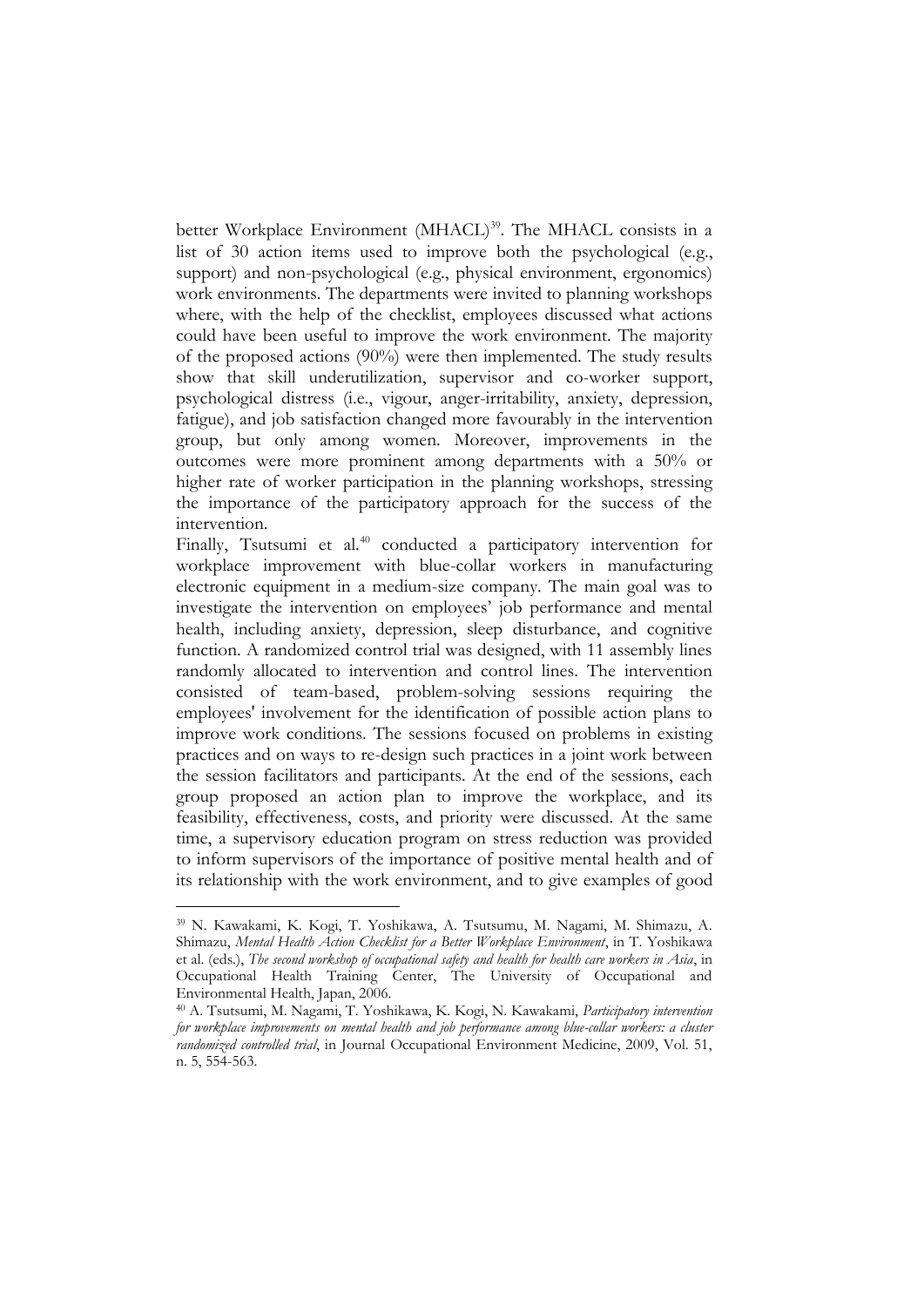practices to recognize and address occupational stressors. The proposed action plans were then implemented by workers, with the support of the facilitators. Follow-up meetings were held to discuss any problems related to the implementation and to evaluate both the outcomes and process of the intervention. The results from a post- intervention questionnaire, to participants, indicated that the intervention was effective against deterioration in mental health and for improving job performance.

## **4. Discussion**

Study intended to summarize some of the existent workplace interventions to address employee mental health problems. More specifically, it aimed at identifying the most common types of interventions and programs used by organizations, at understanding which mechanisms are responsible for the success (or failure) of such interventions, and at offering best practices for the design of future initiatives.

Two principal categories of interventions, namely individual and organizational, emerged from our review. First, individual interventions focus on single employees, and adopts a wide range of practices, programs and techniques aimed at improving healthy habits, physical capabilities, cognitive processes, and coping abilities to manage mental illness at work. The range of activities varies from in-company fitness exercises and informative sessions on the benefits of a healthy lifestyle, including nutrition, ergonomic and fitness advice, to the teaching and application of relaxation and emotional techniques to release tension and manage uncomfortable emotional states, as well as brainstorming and creativity techniques to act on workplace stressors. EAPs can also be included within the individual-level interventions, since they are counselling programs designed by the organization to help the employee to overcome personal difficulties, also related to mental health or addiction problems, in order to support employee retention and performance.

The second category of interventions (i.e., organizational interventions) targets the entire organization with the objectives of altering the nature of work, of detecting and decreasing the potential stressors able to create mental health problems, harm mental wellbeing, or exacerbate existent conditions. With the same aim of reducing the sources of mental ill-being at work, these interventions adopt various strategies. Some of them resemble an individual approach, providing training sessions to groups of employees to lower, for example, physical workload for physically active job (e.g., construction sector) or empowering sessions to increase control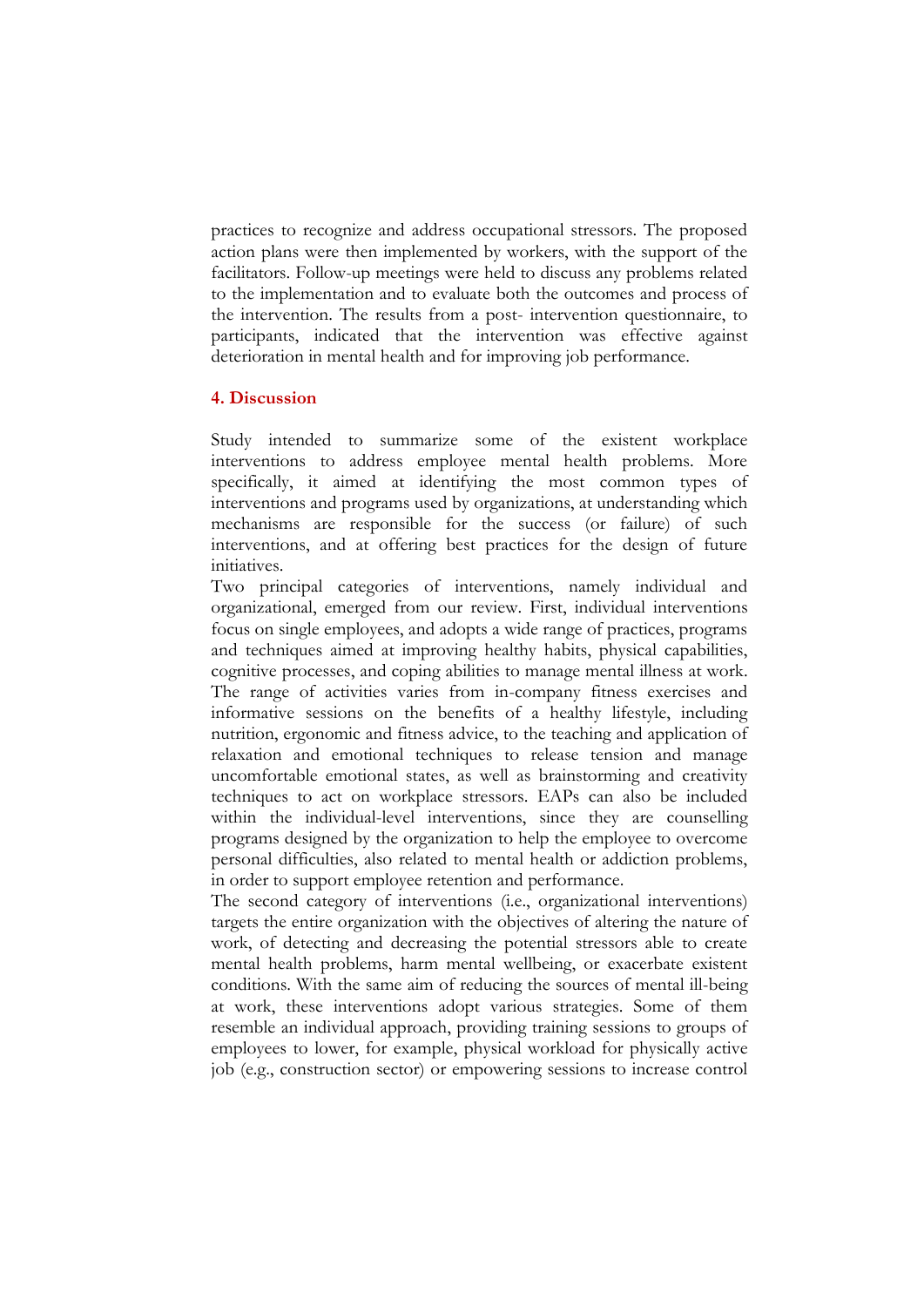at work. Others target the management of the organization, with the idea that senior and middle managers are responsible for creating a positive psychological environment that can enhance mental wellbeing. These interventions involve leaders in skill-development sessions, aiming at increasing their "soft" skills, such as communication and relational competencies, and emotional intelligence. Organizational policies, such as work-life balance policies, to enhance the recovery of the individual and avoid the rise or exacerbation of mental health problems, as well as participatory approach research can also be included within organizational-level interventions. In particular, the latter approach involves employees collectively in a series of workshops to discuss and identify the workplace causes of mental ill-being and develop action plans to address them.

But how do these sets of activities work? Are the mechanisms underlying the operation of an intervention? To answer these questions, we realist evaluation<sup>41</sup> to assess organizational interventions. This kind of assessment is not limited to the evaluation of the results of an intervention or program (i.e., its success or failure), but examines the mechanisms responsible for the intervention's outcomes and the possible contextual characteristics that might have influenced them. The changes in the mental models of the employees involved in the intervention are among such mechanisms<sup>42</sup>. Mental models refer to the schemes used by individuals to make sense of the world, of what happens. They drive the reactions to the situation and to any modifications in the environment, and thus they guide behaviors<sup>43</sup>. Since interventions alter the situation, they act on people' mental models and consequent behaviours; thus, the changes in these models lead the intervention outcomes.

Building on this framework, we identified and systematized the principal mechanisms in the retrieved studies, describing them in terms of changes in employees' mental models.

First, the cognitive models of the person can change through a learning process. Indeed, some studies<sup>44</sup> demonstrated that mental health may

<sup>41</sup> R. Pawson, G. Wong, P*ublic Opinion and Policy-making*, in Social Policy Administration, 2013, Vol. 47, n. 4, pp. 434–450.

<sup>42</sup> K. Nielsen, M. Miraglia, *What works for whom in which circumstances? On the need to move beyond the "what works?" question in organizational intervention research*, in Human Relations, in press; K. Nielsen, R. Randall, op.cit., 2013.

<sup>43</sup> K.E. Weick, K.M. Sufcliffe, D. Obstfeld, D., *Organizing and the process of sensemaking*, in Organization Science, 2005, Vol. 16, 409–421.

<sup>44</sup> F. W. Bond e D. Bunce, op.cit., 2000; J. Krajewski, R. Wieland, M. Sauerland, op.cit., 2010.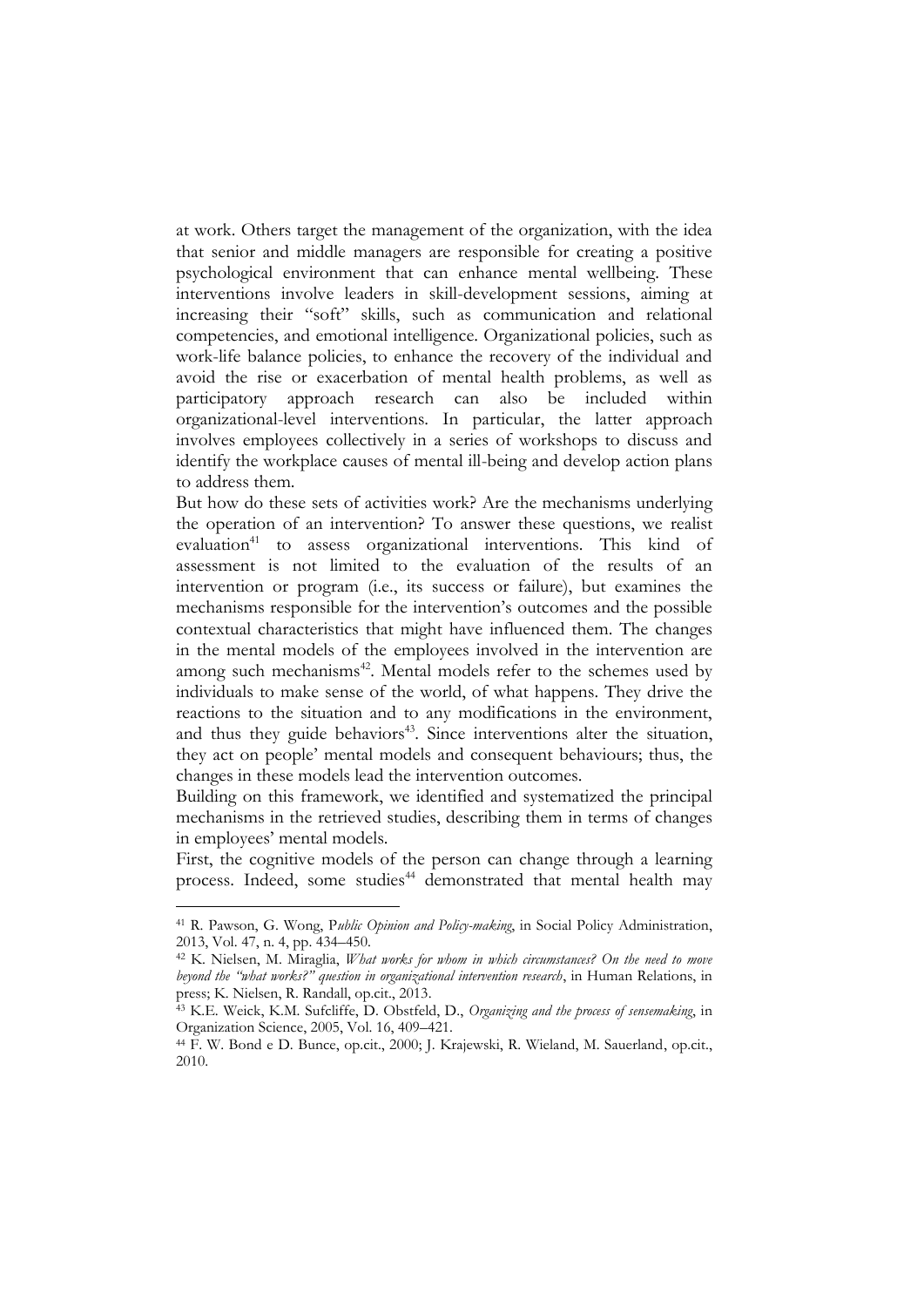benefit from learning to accept undesirable emotions, deal with unpleasant feelings and sensations, detach from work, interrupt workrelated ruminative thoughts, and acquire coping strategies against the workplace stressors that can trigger or increment mental illness, at the same time boosting employee resilience. The success of programs targeting individual's cognitive models is also supported by meta-analyses and systematic reviews that show that cognitive-behavioural individual intervention are the most effective in reducing work-related stress<sup>45</sup>.

Furthermore, the individual-level programs aimed at developing healthy lifestyle habits, such us implementing in-company fitness courses, prompt a change in the health and wellbeing schemes of employees<sup>46</sup>. They represent a way to enhance health directly.

Not surprisingly, the pivotal mechanism that sustains mental wellbeing in organizational-level intervention pertains to changes in employees' working conditions, particularly in the demands and resources associated to their job<sup>47</sup>. Specifically, job demands refers to all those physical, social, and organizational features of work requiring some sort of physical or mental effort and provoking physiological or psychological costs. Contrarily, job resources are the aspects of work that support goal achievement, enhance personal and professional growth, and aid coping with job demands. Increasing job resources, through assuring high levels of coworker and supervisory support or job control<sup>48</sup> and diminishing hindering job demands, such as skill underutilization<sup>49</sup>, are mechanisms to enhance employee mental health.

This is particularly true when changes in working conditions are detected and implemented through a participatory process, that is involving workers. In fact, participation is a key means to ensure the effectiveness of a program. Three of the analysed studies<sup>50</sup> involved employees in

<sup>45</sup> Richardson & Rothstein, *op. cit*., 2008; J. Ruotsalainen, C. Serra, A. Marine, J. Verbeek, *op.cit*., 2008; J. J. van der Klink, R. W. Blonk, A. H. Schene, F. J. van Dijk, *op.cit*., 2001.

<sup>46</sup> E. Atlantis E, C. M. Chow, A. Kirby, M. F. Singh, *op.cit*., 2004; E. de Zeeuw, E. Tak, E. Dusseldorp, I. Hendriksen, *op. cit*, 2005.

<sup>47</sup> A. B. Bakker, E. Demerouti, A.I. Sanz-Vergel, *Burnout and work engagement: The JD-R approach*, in Annual Review of Organizational Psychology and Organizational Behavior, 2014, Vol. 1, 389–411.

<sup>48</sup> Y. Kobayashi, A. Kaneyoshi, A. Yokota, N. Kawakami, *op.cit*. 2008; A. Tsutsumi, M. Nagami, T. Yoshikawa, K. Kogi, N. Kawakami, *op. cit*., 2009.

<sup>49</sup> Y. Kobayashi, A. Kaneyoshi, A. Yokota, N. Kawakami, *op. cit*., 2007.

<sup>50</sup> Y. Kobayashi, A. Kaneyoshi, A. Yokota, N. Kawakami, *op.cit*. 2007; C. Munn-Giddings, C. Hart, S. Ramon, op. cit. 2005; A. Tsutsumi, M. Nagami, T. Yoshikawa, K. Kogi, N. Kawakami, *op.cit*., 2009.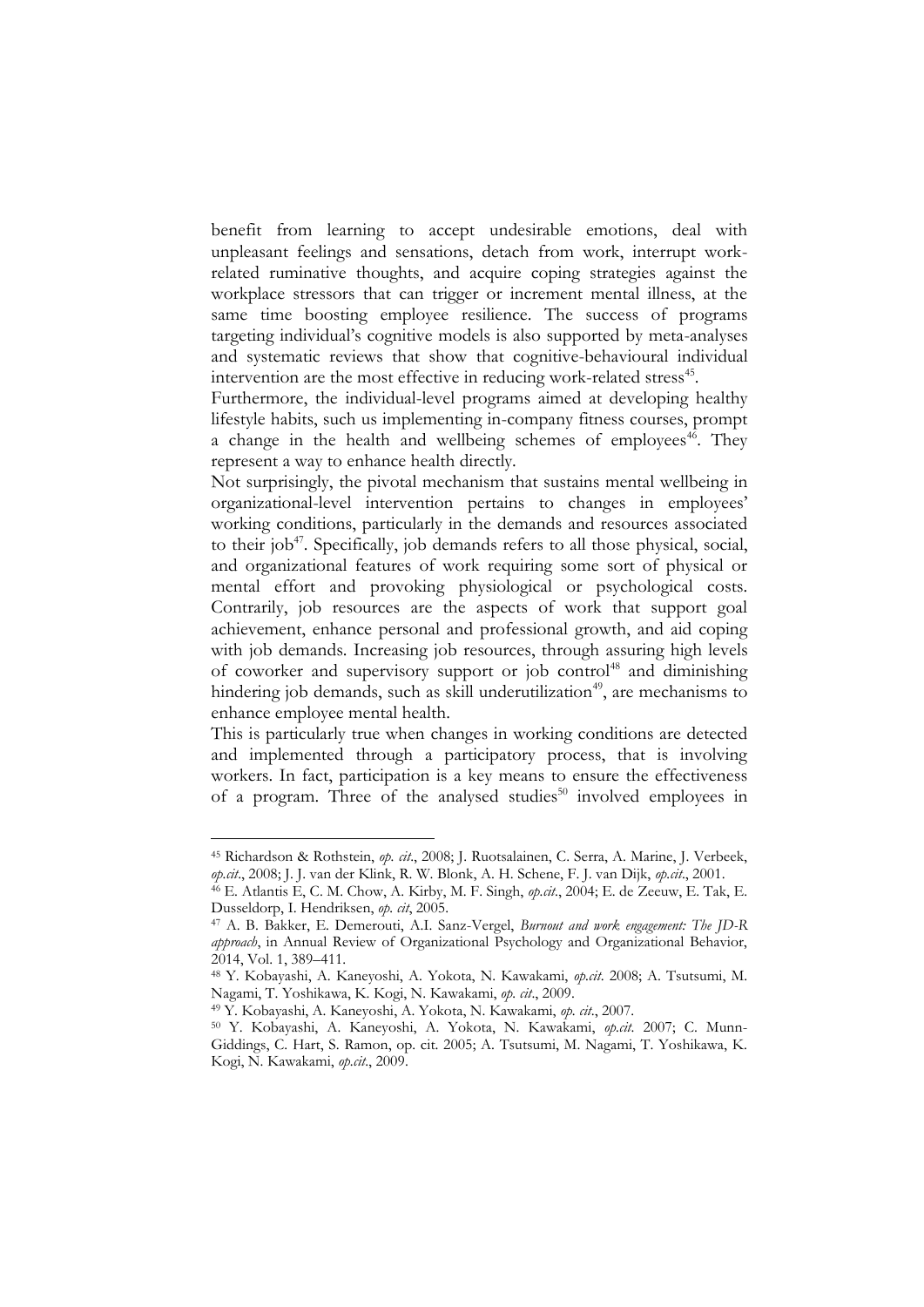planning workshops with the objective to improve the work environment, by engaging them in all the intervention stages from its organization to the implementation of the identified strategies to sustain mental wellbeing at work. Participation empowers employees, making them more aware of what the problems are and how to solve them. It reinforces individuals' beliefs and ability to proactively improve working conditions, it allows them to gain assets, creating a more supportive and resourceful work environment. Moreover, it increases the sense of ownership of the intervention among participants, assuring their involvement and engagement. As a consequence, changes are more likely perceived as less anxious and more firmly embedded in people actions and behaviours, again securing the intervention success (i.e., positive results on participants' mental health). Supporting evidence have been provided for the negative relationship between participation and resistance to change on the one hand, and the positive association between participation and the achievement of the intervention goals on the other hand<sup>51</sup>. Finally, a participatory process may enhance worker's job crafting, a relatively new concept that defines the self-started proactive behaviours undertaken by employees to alter the level of job demands and job resources in order to adapt them to their needs and skills<sup>52</sup>. Job crafting has been shown to improve mental wellbeing, in the light of its positive association with positive affect, work engagement, job satisfaction, decreased burnout over time, and flourishing, that is an overall positive perception of one's life and functioning<sup>53</sup>. Job crafting, thus, may represent a mechanism activated by participatory approaches to improve mental health conditions in the workplace.

A positive change in employee's attitudes toward the job, such as job satisfaction or organizational commitment, represents a further means to support mental health interventions. Indeed, the study by Jang and colleagues (2011) reported that job satisfaction played a moderating role in the relationship of job control and work-life balance programs with

<sup>51</sup> R. Lines, *Influence of participation in strategy change: resistance, organizational commitment and change goal achievement*, in Journal of Change Management, 2004, Vol. 4, 193–21.

<sup>52</sup> A. B. Bakker, M. Tims, D. Derks, *Proactive personality and job performance: The role of job crafting and work engagement*, in Human Relations, 2012, Vol. 65, 1359-1378.

<sup>53</sup> E. Demerouti, A. B. Bakker, J. R. B. Halbesleben, *Productive and counterproductive job crafting: A daily diary study*, in Journal of Occupational Health Psychology, 2015, Vol. 20, pp. 457 – 469; A. B. Bakker, M. Tims, D. Derks, *op. cit*., 2012; M. van den Heuvel, E. Demerouti, M. C. W. Peeters, *The job crafting intervention: Effects on job resources, self-efficacy, and affective well-being*, in Journal of Occupational and Organizational Psychology, 2015, Vol. 88, 511–532.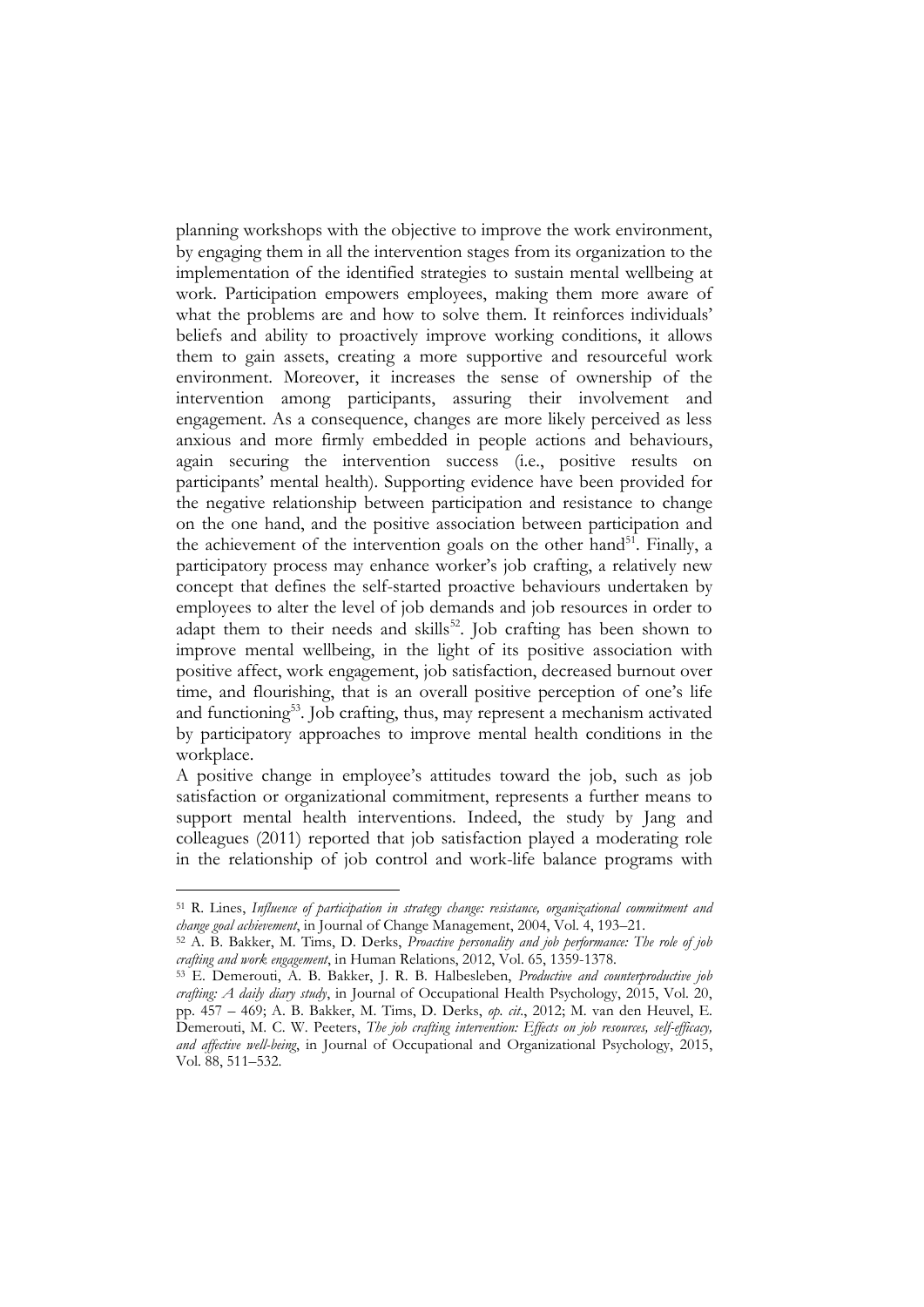enhanced mental wellbeing. In other words, increased job satisfaction was the mechanism carrying the effect of the organizational policies to balance work and personal (e.g., family, leisure) responsibilities and to increase employees' control over their schedule on mental health.

Finally, the focus of organizational-level interventions could be the management of the organization, the leadership function<sup>54</sup>. This is intended in two ways. First, programs may want to increase leaders' awareness of mental health issues in the workplace. A learning mechanism is operating here, since leaders acquire information on how to recognize the phenomenon, deal with and treat it. Second, programs may aim to act on leaders' mental health<sup>55</sup>, in order to increase their mental resources and wellbeing, and help them to overcome personal stressors. In turn, this should foster the creation of a positive work environment, consequently boosting coworkers' mental wellbeing in a sort of positive loop. The mechanism appears to be related (again) to a change in the working conditions. Leaders' mental strength could be developed through programs targeting their emotional intelligence skills or their Psychological Capital  $(PsvCap)^{56}$ . The latter refers to an individual's positive psychological state of development characterized by elevated self-efficacy (i.e., the beliefs to be able to put in the necessary effort to succeed in a task), hope (i.e., persevering toward a goal and redirecting strategies if necessary), optimism (i.e., positive attribution about the future), and resilience (i.e., bouncing back and beyond obstacles or difficulties). As for job crafting, PsyCap interventions are able to improve mental wellbeing, since the group of the four aforementioned dimensions is associated with job satisfaction and psychological wellbeing positively, and with cynicism, job stress and anxiety negatively (see the meta-analysis by Avey, Reichard, Luthans, and Mhatre,  $2011$ <sup>57</sup>.

Our review also shed light on some of the best practices to plan individual and organizational interventions in the workplace in order to enhance employee mental health. First, organizations may want to guide managers to recognize and understand the meaning and nature of mental wellbeing,

<sup>54</sup> A. Martin, K. Sanderson, J. Scott, P. Brough, *op.cit*., 2009; A. Stansfeld, S. Kerry, T. Chandola, J. Russell, L. Berney, N. Hounsome, D. Lanz, C. Costelloe, M. Smuk, K. Bhui, *op. cit*., 2015.

<sup>55</sup> A. Martin, K. Sanderson, J. Scott, P. Brough, *op.cit*., 2009.

<sup>56</sup> F. Luthans, C. M. Youssef, B. J. Avolio, *Psychological capital: Developing the human competitive edge*, Oxford University Press, New York, NY, 2007.

<sup>57</sup> J. B. Avey, R. J. Reichard, F. Luthans, K. H. Mhatre, *Meta-analysis of the impact of positive psychological capital on employee attitudes, behaviors, and performance*, in Human Resource Development Quarterly, 2011, Vol. 22, n. 2, pp.  $127-152$ .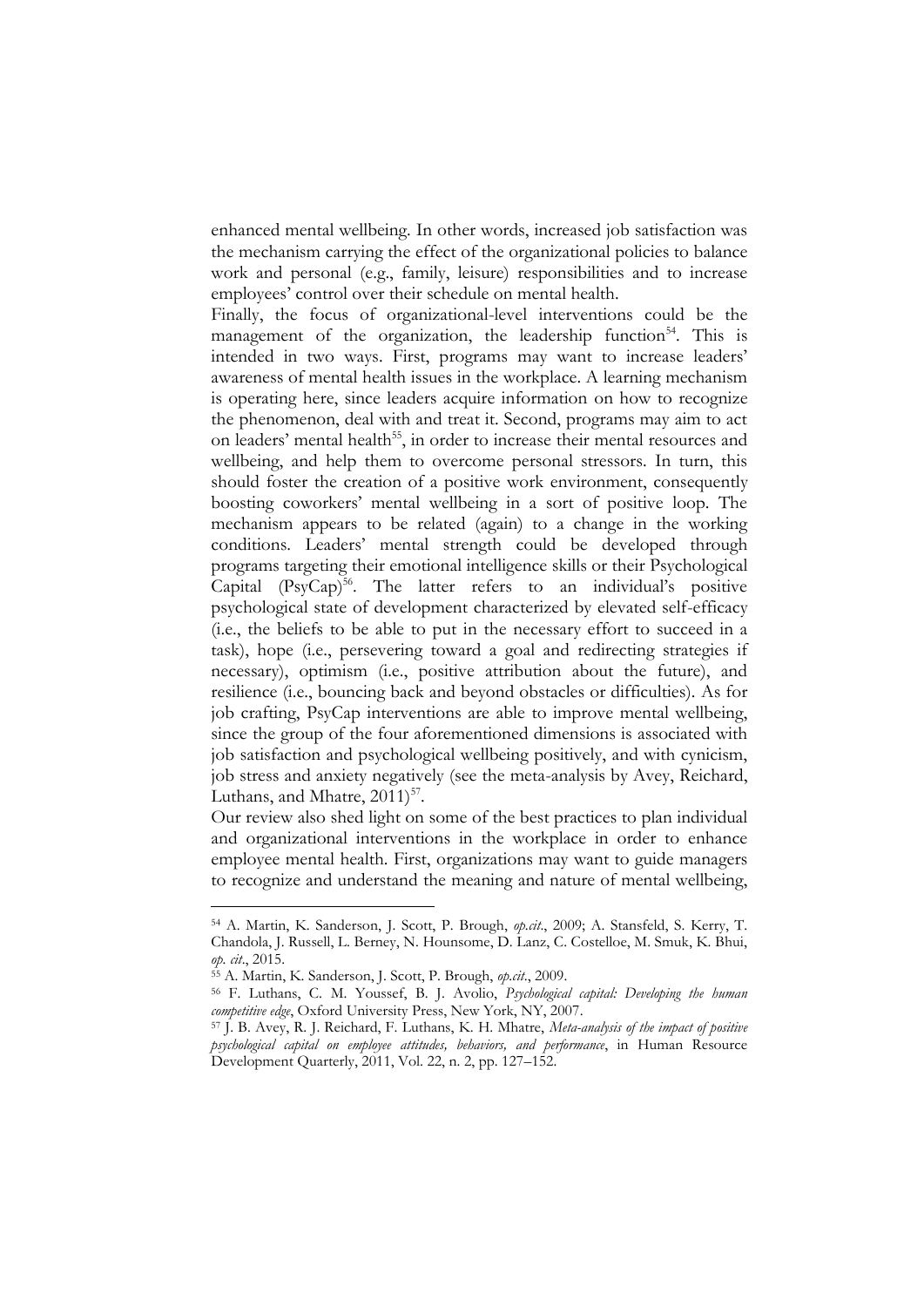as well as its link to the elevated costs for employee health and productivity. To this purpose, executive training could be offered, focusing not only on informative sessions on mental health and related costs, but also on information and communication skills to empower managers to discuss health issues in the workplace. In turn, this would discourage the emergence of an organizational culture that stigmatizes mental illness and avoids talking about mental health conditions at work, while promoting a supportive culture that encourages employees to disclose mental illness with colleagues and supervisors and to seek support and help for it.

Furthermore, executive training on mental health should reinforce the introduction and implementation of policies and practices to manage stress and strain in the workplace in a preventive perspective. Line managers are the key actors in the process. In fact, having daily (or frequent) interactions with their co-workers, they play an important role in dealing with employees' possible mental health problems and in managing them on a day-to-day. This would not only assure that employees' conditions are not going overlooked and untreated, but would also help to decrease organizational turnover, preventing the possibility that people with mental health conditions leave the organization. The active involvement of line managers is essential also throughout organizational interventions, in order to gain the commitment of the employees participating to the intervention. Indeed, line managers can act as role models, who activate and favour the change in the employees' mental models. Moreover, they are responsible for the communication and dayto-day implementation of the intervention activities, such that they can either facilitate or obstruct the change in employees' behaviours, affecting the intervention outcomes. It has been shown that, when line managers are engaged in and supportive of the intervention, more proactive modification in working conditions by employees is registered as well as a higher level of psychological wellbeing<sup>58</sup>. Setting up participatory programs is a further practice to enhance the intervention effectiveness. As discussed, participatory approaches involve employees in the collective identification and proposal of possible solutions to craft the work conditions that are able to trigger or aggravate mental health problems. In addition, it is extremely relevant to gather the engagement and

<sup>58</sup> K. Nielsen, J. Yarker, R. Randall, F. Munir, *The mediating effects of team and self-efficacy on the relationship between transformational leadership, and job satisfaction and psychological well-being in healthcare professionals: a cross-sectional questionnaire survey*, in Int J Nurs Stud., 2009, Vol. 46, n.9, pp.1236-44.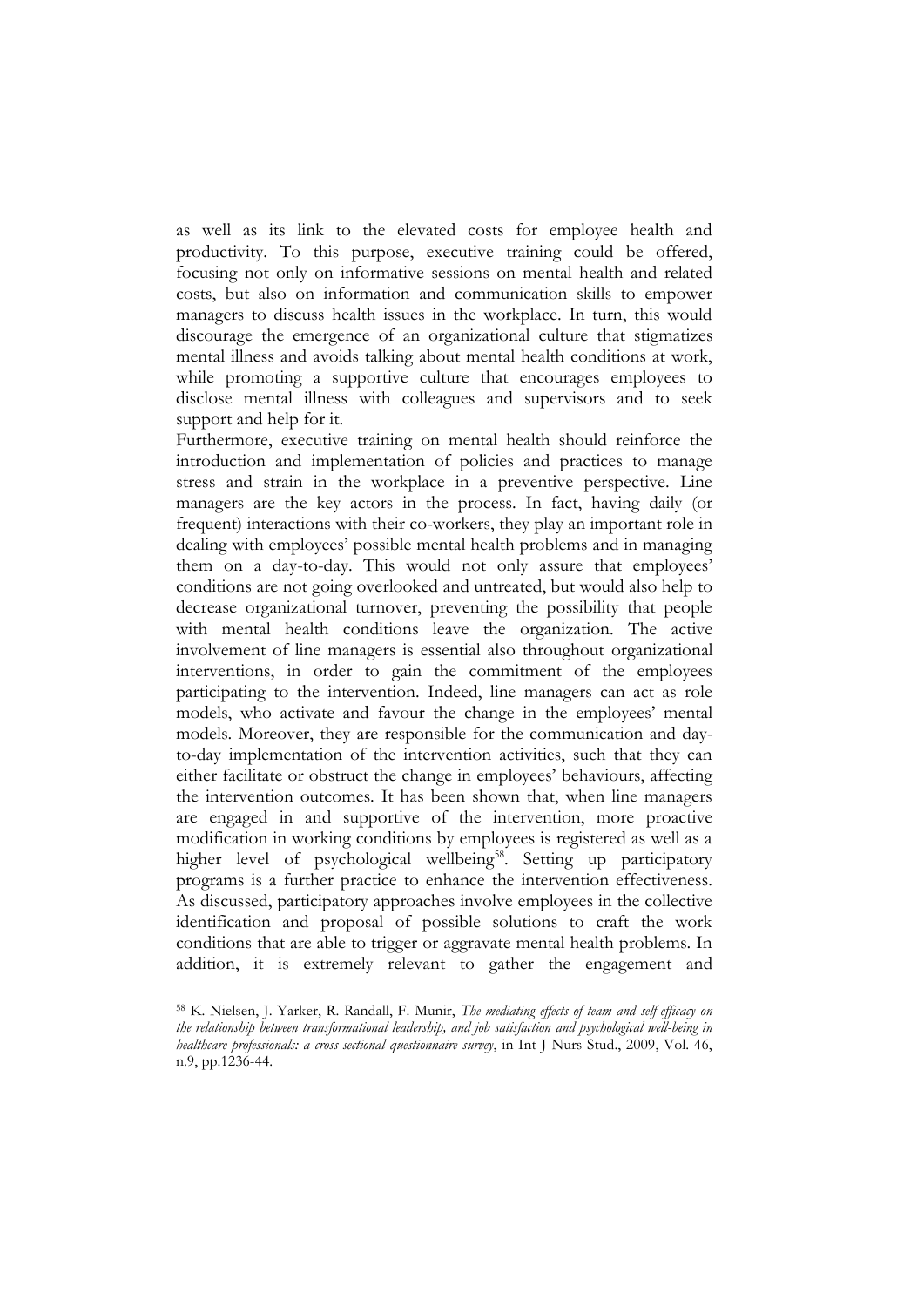commitment of all the organizational stakeholders, including the top management, implicated in the intervention. Assuring their cooperation and understanding of their roles and responsibilities within the intervention is essential to secure its success. For instance, senior management can delay or facilitate the intervention action plan by choosing who is going to participate or by releasing employees from their tasks to give them the opportunity to participate during working hours, boosting the attendance to the intervention activities. Furthermore, they can overtly oppose the implementation of the intervention. This is well described in the study by Munn-Giddings and colleagues<sup>59</sup> where the chief executive of organizations refused to implement the action strategies collectively identified by workers to address the core issues causing or worsening mental distress at work. The author explained this reluctance through the fear that the organization could be blamed to trigger employees' mental illness. This could be prevented through with the management, to make them aware of the organizational culture, of the values and attitudes behind their perceptions of the intervention, and on how these can affect its success or failure. A positive mutual relationship among the key figures involved in the intervention can also foster this awareness process. As we, these figures are the employees, the middle and senior management, but also external consultants. Are usually responsible bring the external expertise on mental health issues and to offer practical help in recruiting and retaining employees with mental health problems. They can also help to develop theory-based intervention protocols tailored to the specific needs of the organization. Thus, a best practice is to look both inside and outside the organization in order to continue to train managers on mental health issues for daily employee management on the one hand, and to develop partnerships with health providers and a range of external professional figures (e.g., work and organizational psychologists, health consultants, physicians) to offer the necessary expertise to develop intervention strategies on the other hand.

Finally, the study by Krajewski and colleagues $60$  suggests some best practice recommendations related to the duration, time and place of mental health programs. Not surprisingly, long-term implementation of the intervention, rather than isolated action, is preferable. Assuring adequate and sufficient time within the employees work schedule and space (e.g., private rooms for relaxation exercises) is also fundamental.

<sup>59</sup> C. Munn-Giddings, C. Hart, S. Ramon, *op.cit*., 2005.

<sup>60</sup> J. Krajewski, R. Wieland, M. Sauerland, *op.cit*., 2009.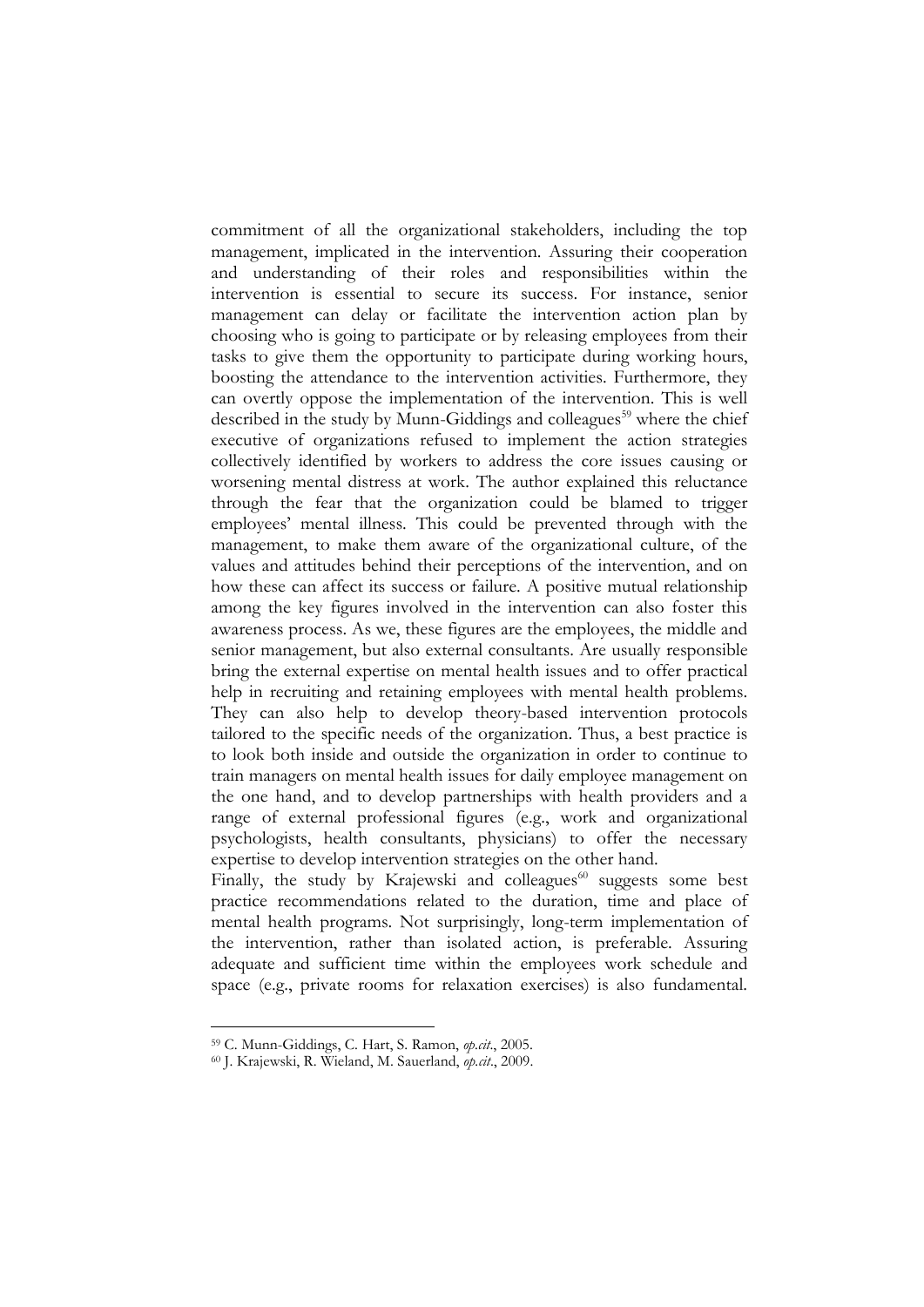The physical setting is crucial for EAPs, and it should never be for granted, as it can seriously interfere with the counselling process. Organizations should provide settings that are free from outside "noise" and disturbance, and that convey a feeling of warmth and security.

A few limitations arise from the analysed studies; some of them are peculiar to a certain study, others are more generalizable, opening the way to future research directions. First, the overall focus seems to be only on the results of the intervention, that is whether it worked or not. Careful consideration of the mechanisms underlying such results could help to understand the reason behind the intervention's effectiveness. For the future, the realist evaluation framework could be used<sup>61</sup>. We noticed a prevalence of individualistic approaches, such as one-to-one counselling in the EAPs, over contextual or organizational ones. This could cause the emergence of a culture that isolates and stigmatizes the individual; the problem is the individual and any organizational and work determinants of mental ill-being are denied. Moreover, this discourages group programs to tackle mental health in the workplace, while group processes are desirable to enhance the illness disclosure, support and mutual aid, and the sharing of problems and their solutions. Furthermore, such culture is based on the individuation of a "cure" for the individual; it generates immediate, short-term solutions, rather than planning prevention strategies that are integrated in the human resource management system of the organization. The short-term perspective also denotes the higher attention devoted to stress management interventions and the lack of interventions focusing on more general mental health problems as anxiety, depression or other mental health conditions. With regard to the effectiveness of the intervention, a possible limitation is the lack of longterm follow-ups. Interventions imply changes, which requires time for the individuals to implement. Hence, it can take time to see the effects of interventions on people's mental wellbeing. Finally, the present review is not without limitations. First, not all existing studies might have been included, as we have missed some papers despite the electronic and manual search. Moreover, we did not take into consideration the contextual features of the organization nor the country where the interventions were carried out. Our goals were to summarize what organizations do to address employee mental health, how the intervention can function, and draw best practices to design future mental health programs in the workplace. Future research can explore the contextual

<sup>61</sup> R. Pawson, op. cit., 2013; R. Pawson, N. Tilley, *op. cit*., 1997.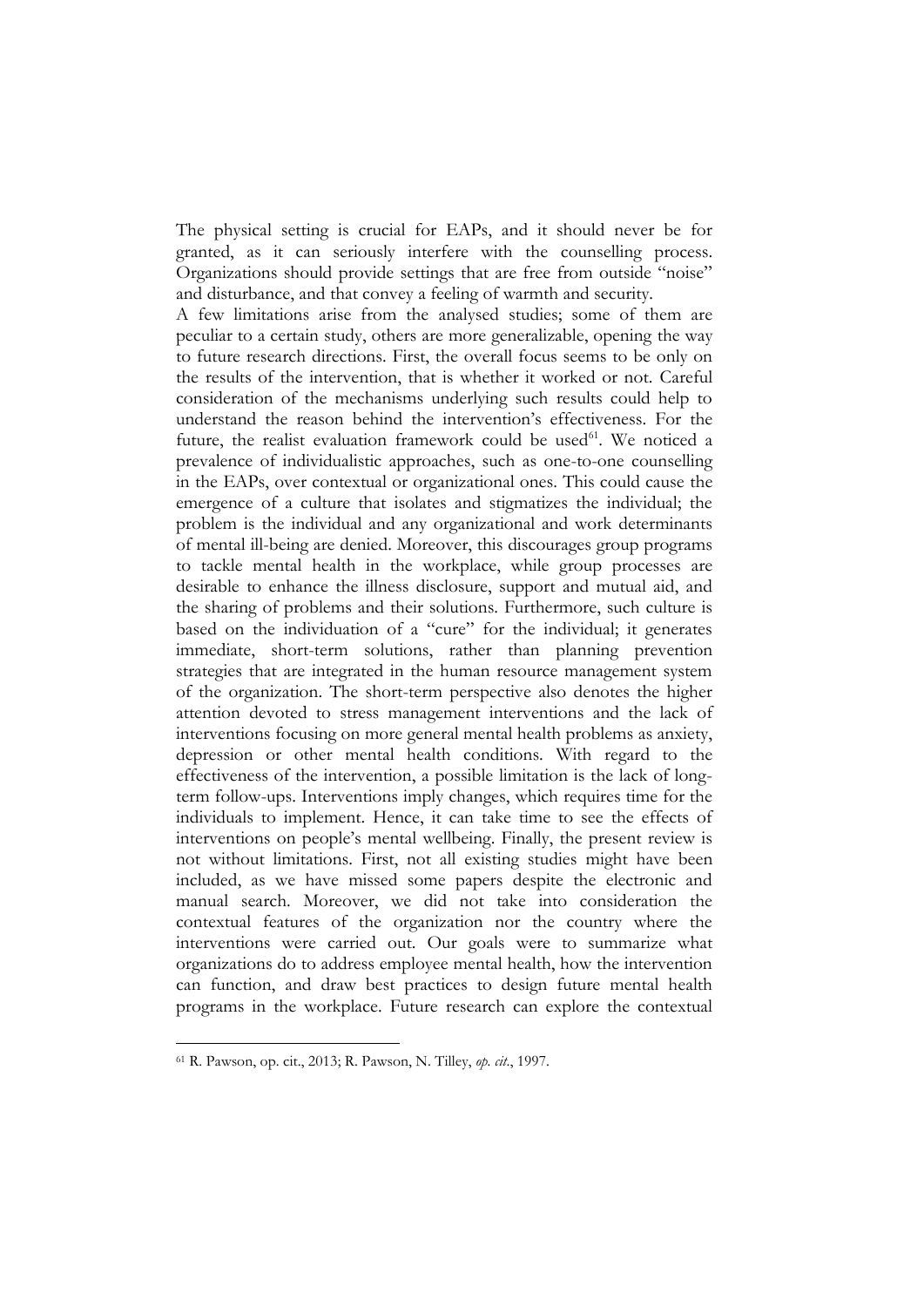characteristics that may hinder or facilitate the mechanisms of an intervention, according to the C-M-O configurations in the realist evaluation model<sup>62</sup>.

<sup>62</sup> K. Nielsen, R. Randall, *The importance of employee participation and perceptions of changes in procedures in a teamworking intervention*, in Work Stress, 2012, Vol. 26, n. 2, 91–111; R. Pawson, *op. cit*., 2013.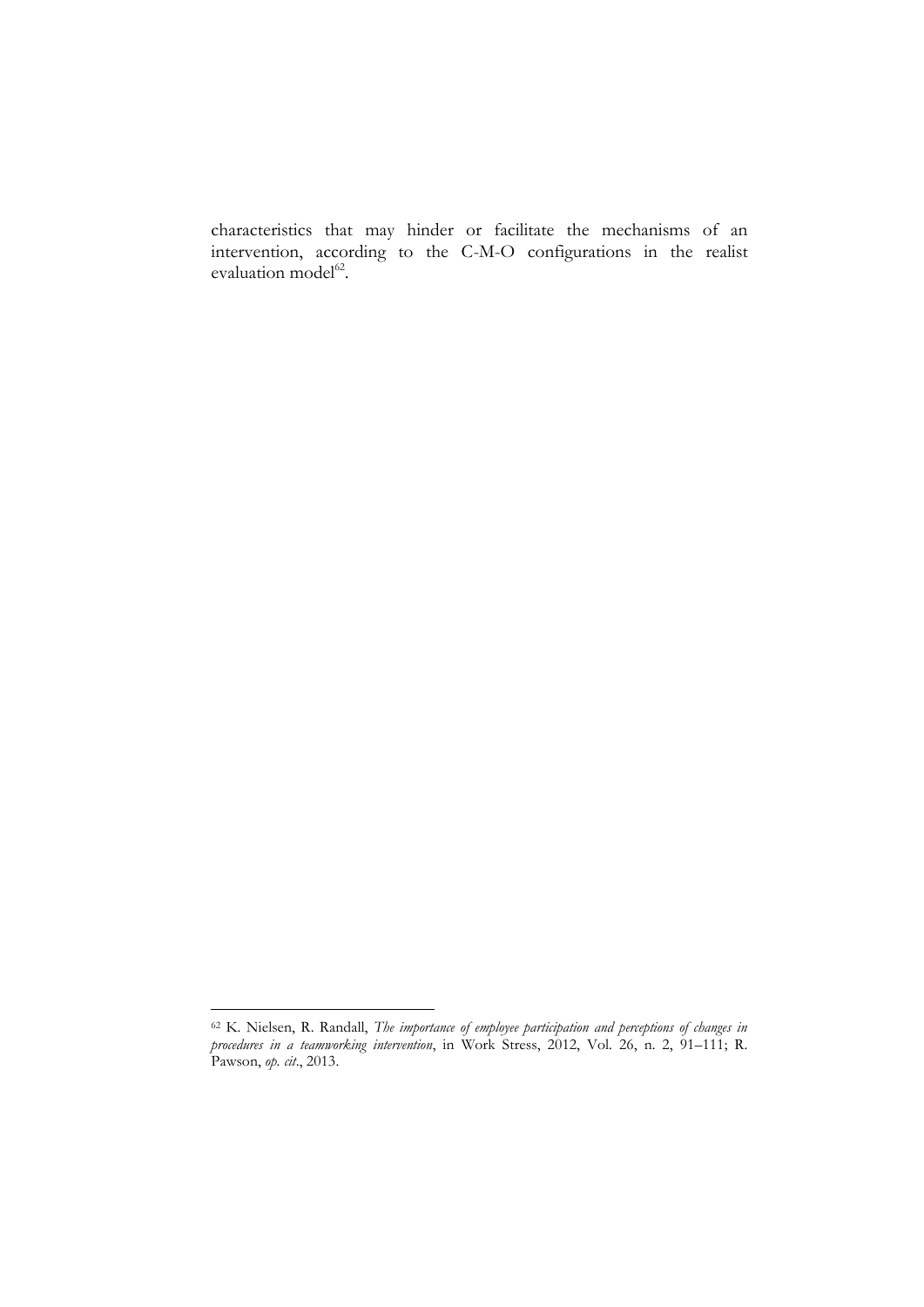#### **References**

- E. Atlantis E, C. M. Chow, A. Kirby, M. F. Singh, *An effective exercise-based intervention for improving mental health and quality of life measures: a randomized controlled trial*, in Preventive Medicine Journal., 2004, Vol. 39, n. 2, 424-434.
- J. B. Avey, R. J. Reichard, F. Luthans, K. H. Mhatre, *Meta-analysis of the impact of positive psychological capital on employee attitudes, behaviors, and performance*, in Human Resource Development Quarterly, 2011, Vol. 22, n. 2, 127–152.
- A. B. Bakker, E. Demerouti, A.I. Sanz-Vergel, *Burnout and work engagement: The JD-R approach*, in Annual Review of Organizational Psychology and Organizational Behavior, 2014, Vol. 1, 389–411.
- A. B. Bakker, M. Tims, D. Derks, *Proactive personality and job performance: The role of job crafting and work engagement*, in Human Relations, 2012, Vol. 65, 1359-1378.
- F. W. Bond e D. Bunce, *Mediators of change in emotion-focused and problemfocused worksite stress management interventions*, in Journal of Occupational Health Psychology, 2000, Vol. 5, n.1, 156–163.
- T. Cox et al., *Work, employment and mental health in Europe*, in Work & Stress, 2004, Vol. 18, n. 2, 1-7.
- E. Demerouti, P.M. Le Blanc, A.B. Bakker, W.B. Schaufeli, J. Hox, *Present but sick: A three-wave study on job demands, presenteeism and burnout*, in Career Development International, 2009, Vol. 14, 50–68.
- E. Demerouti, A. B. Bakker, J. R. B. Halbesleben, *Productive and counterproductive job crafting: A daily diary study*, in Journal of Occupational Health Psychology, 2015, Vol. 20, 457 – 469.
- M. D. Egger, G. Smith, *Principles of and procedures for systematic reviews,* in M. Egger, G. Smith, D. G. Altman (Eds.), *Systematic reviews in health care: Meta-analysis in context*, in BMJ Publishing Group, 2001, 23-42.
- R. S. Grajendan, D. A. Harrison, *The good, the bad, and the unknown about telecommuting: Meta-analysis of psychological mediators and individual consequences*, in Journal of Applied Psychology, 2007, Vol. 92, 1524- 1541.
- M. van den Heuvel, E. Demerouti, M. C. W. Peeters, *The job crafting intervention: Effects on job resources, self-efficacy, and affective well-being*, in Journal of Occupational and Organizational Psychology, Vol. 88, 511–532.
- A. Lacouture, E. Breton, A. Guichard, V. Ridde, *The concept of mechanism from a realist approach: a scoping review to facilitate its operationalization in*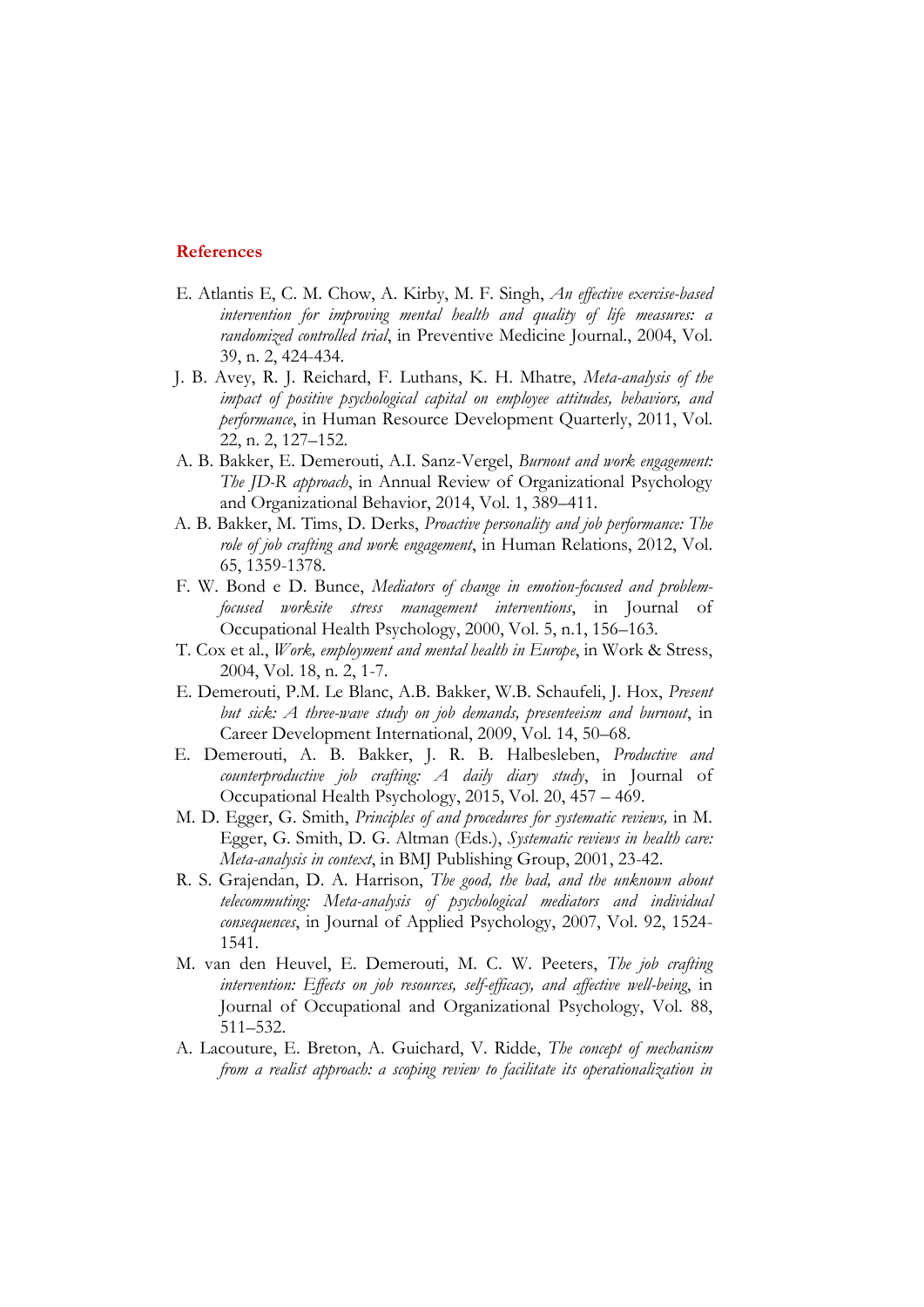*public health program evaluation*, in Implementation Science, Vol. 10, 153- 163; R. Pawson, Op. Cit., 2013.

- A. D. LaMontagne, T. Keegel, A. M. Louie, A. Ostry, A., P. A. Landsbergis, *A systematic review of the jobstress intervention evaluation literature*, 1990–2005, in International Journal of Occupational and Environmental Medicine, 2007, Vol. 13, 268–280.
- M. Liimatainen, P. Gabriel, *Mental health in the workplace. Situation analysis: United Kingdom*, in International Labour Office, 2000.
- R. Lines, *Influence of participation in strategy change: resistance, organizational commitment and change goal achievement*, in Journal of Change Management, 2004, Vol. 4, 193–21.
- L. Lu, S. Q. Peng, H. Yen Lin, C. L. Cooper, *Presenteeism and health over time among Chinese employees: The moderating role of self- efficacy*, in Work and Stress, 2014, Vol. 28, 165-178.
- F. Luthans, C. M. Youssef, B. J. Avolio, *Psychological capital: Developing the human competitive edge*, Oxford University Press, New York, NY, 2007.
- S. J. Jang, R. Park, A. Zippay, *The interaction effects of scheduling control and work– life balance programs on job satisfaction and mental health*, in International Journal of Social Welfare, 2011, Vol. 20, n. 2, 135–143.
- G. Johns, *Presenteeism in the workplace: A review and research agenda*, in Journal of Organizational Behavior, 2010, Vol. 31, 519-542.
- N. Kawakami, K. Kogi, T. Yoshikawa, A. Tsutsumu, M. Nagami, M. Shimazu, A. Shimazu, *Mental Health Action Checklist for a Better Workplace Environment*, in T. Yoshikawa et al. (eds.), *The second workshop of occupational safety and health for health care workers in Asia*, in Occupational Health Training Center, The University of Occupational and Environmental Health, Japan, 2006.
- R. C. Kessler, R. G. Frank, *The impact of psychiatric disorders on work loss days*, in Psychological medicine, 1997, Vol. 27, n. 4, 861-873.
- Dr. A. K. Kirk, D. F. Brown, *Employee Assistance Programs: A Review of the Management of Stress and Wellbeing Through Workplace Counselling and Consulting*, in Australian Psychologist, 2003, Vol. 38, n.2, 138–143.
- J. J. van der Klink, R. W. Blonk, A. H. Schene, F. J. van Dijk, *The benefits of interventions for work-related stress*, American Journal Public Health, 2001, Vol. 91, n. 2, 270-276.
- J. Krajewski, R. Wieland, M. Sauerland, *Regulating strain states by using the recovery potential of lunch breaks*, in Journal of Occupational Health Psychology, 2010, Vol.15, n. 2, 131-139.
- Y. Kobayashi, A. Kaneyoshi, A. Yokota, N. Kawakami, *Effects of a worker*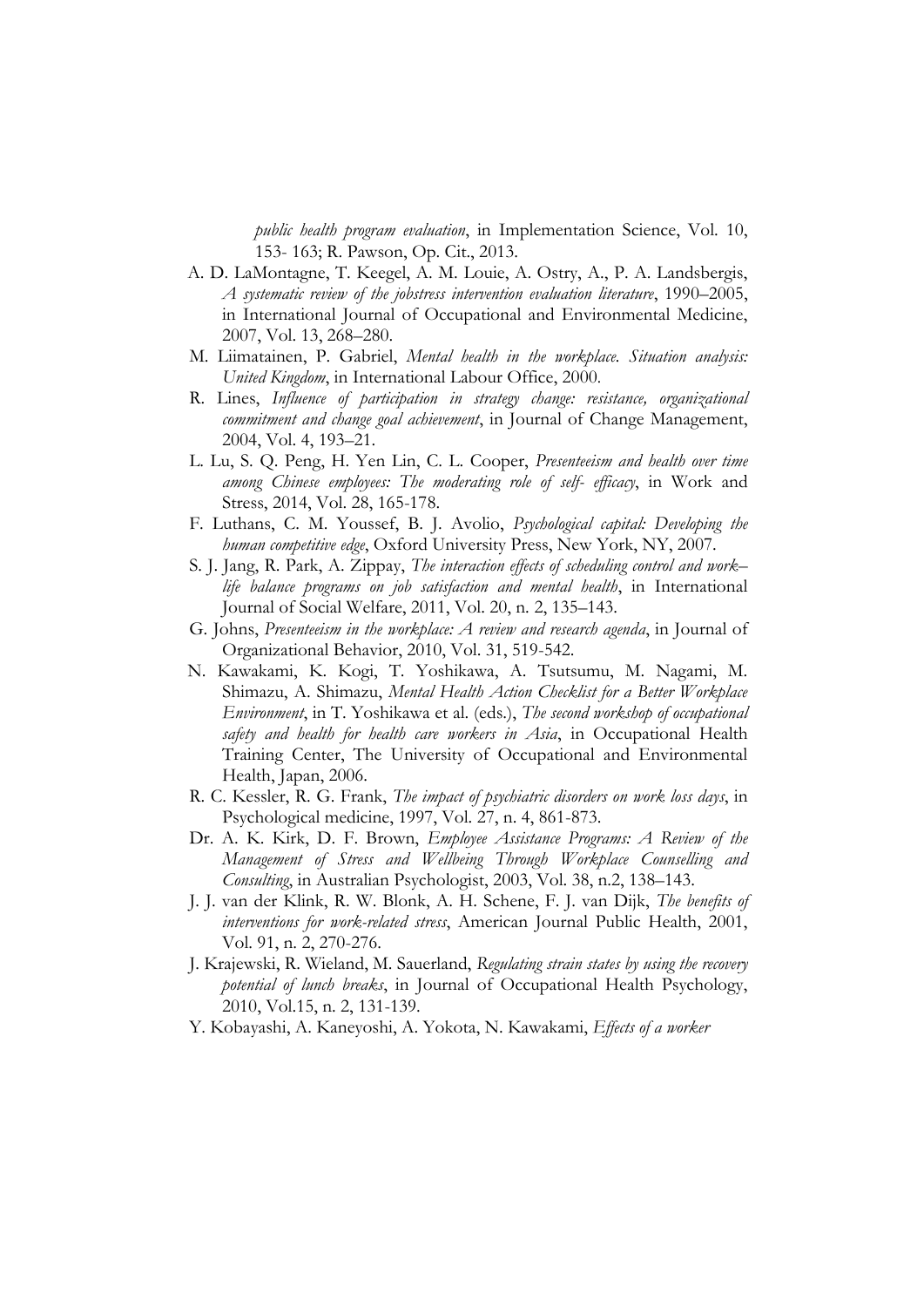*participatory program for improving work environments on job stressors and mental health among workers: A controlled trial*, in Journal Of Occupational Health, 2008, Vol. 50, n. 6, 455–470.

- S. Macdonald, S. Wells, S. Lothian, M. Shain, *Absenteeism and Other Workplace Indicators of Employee Assistance Program Clients and Matched Controls*, in Employee Assistance Quarterly, 2000, Vol. 15, n. 3, 41-57.
- A. Martin, K. Sanderson, J. Scott, P. Brough, *Promoting mental health in smallmedium enterprises: an evaluation of the "Business in Mind" program*, in BMC Public Health, 2009, Vol. 9, 239.
- A. Mikkelsen, *Methodological challenges in the study of organizational interventions in flexible organizations*, in A. M. Fuglseth, I. A. Kleppe (Eds.), *Anthology for Kjell Grønhaug in celebration of his 70th birthday*, Bergen, 2005, 150–178.
- C. Munn-Giddings, C. Hart, S. Ramon, *A participatory approach to the promotion of well-being in the workplace: lessons from empirical research*, in International Review of Psychiatry, 2005, Vol. 17, n. 5, 409-417.
- Nair, M. Xavier, *Initiating Employee Assistance Program (EAP) for a Corporate: An Experiential Learning*, in IUP Journal of Organizational Behavior, 2012, Vol. 11, n. 2, 67-76.
- National Business Group on Health, National Comprehensive Cancer Network, *An Employer's Guide to Cancer Treatment & Prevention*, Supporting Document, 2013.
- K. Nielsen, M. Miraglia, *What works for whom in which circumstances? On the need to move beyond the "what works?" question in organizational intervention research*, in Human Relations, in press.
- K. Nielsen, R. Randall, *Opening the black box: Presenting a model for evaluating organizational-level interventions*, in European Journal of Work and Organizational Psychology, 2013, Vol. 22, n. 5, 601-617.
- K. Nielsen, J. Yarker, R. Randall, F. Munir, *The mediating effects of team and selfefficacy on the relationship between transformational leadership, and job satisfaction and psychological well-being in healthcare professionals: a cross-sectional questionnaire survey*, in Int J Nurs Stud., 2009, Vol. 46, n.9, 1236-44.
- K. Niven, N. Ciborowska, *The hidden dangers of attending work while unwell: A survey study of presenteeism among pharmacists*, in International Journal of Stress Management, 2015, Vol. 22, 207–221.
- K. M. Oude Hengel, J.E. Bosmans, J.M. Van Dongen, P.M. Bongers, A. J. Van der Beek, B.M. Blatter, *Prevention program at construction worksites aimed at improving health and work ability is cost-saving to the employer: Results from an RCT*, in American Journal of industrial medicine, 2014, Vol. 57, n. 1, 56-68.
- R. Pawson, G. Wong, *Public Opinion and Policy-making, in Social Policy Administration*, 2013, Vol. 47, n. 4, 434–450.